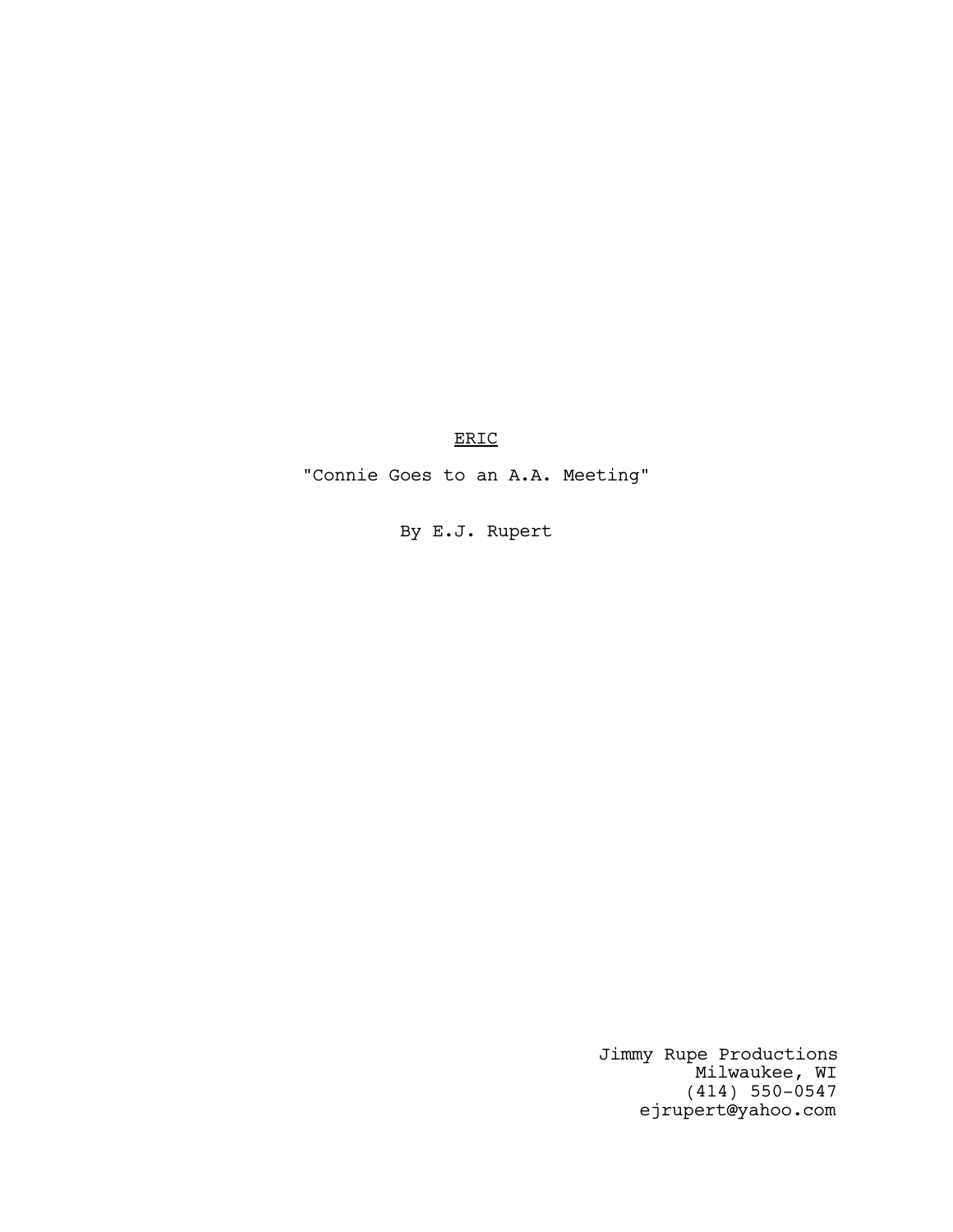INT. HIGH SCHOOL HALLWAY - DAY

SFX: School bell RINGS.

Students exit out of a classroom. ERIC NELSON, ARNOLD ALLEN, and DIMMEY ROBERTS, all in their teens, meet up with Dimmey's girlfriend, CONNIE MCDOWELL, and BERNIECE WILLIAMS, also in their teens.

> CONNIE Hey, honey, how was Sex Ed?

> > DIMMEY

It was alright.

ARNOLD It would have been better if Eric didn't keep on laughing.

ERIC Sorry, but it was funny!

ARNOLD What? The video was filmed in Oconomowoc.

ERIC (giggling) I know! "Oconomowoc"! (to Berniece) But anyway, I know you want me, Berniece, but we can't have sex until the time is right.

He wraps his arm around her.

BERNIECE You'll be waiting a long time.

ERIC So you're saying it will happen!

BERNIECE Get your arm off of me before I wrap it around your neck.

Eric removes his arm from around her.

ERIC Oooh, talk dirty some more, baby!

JACOB JACKSON, 17, walks past the kids. He knocks down Connie's books from her arm.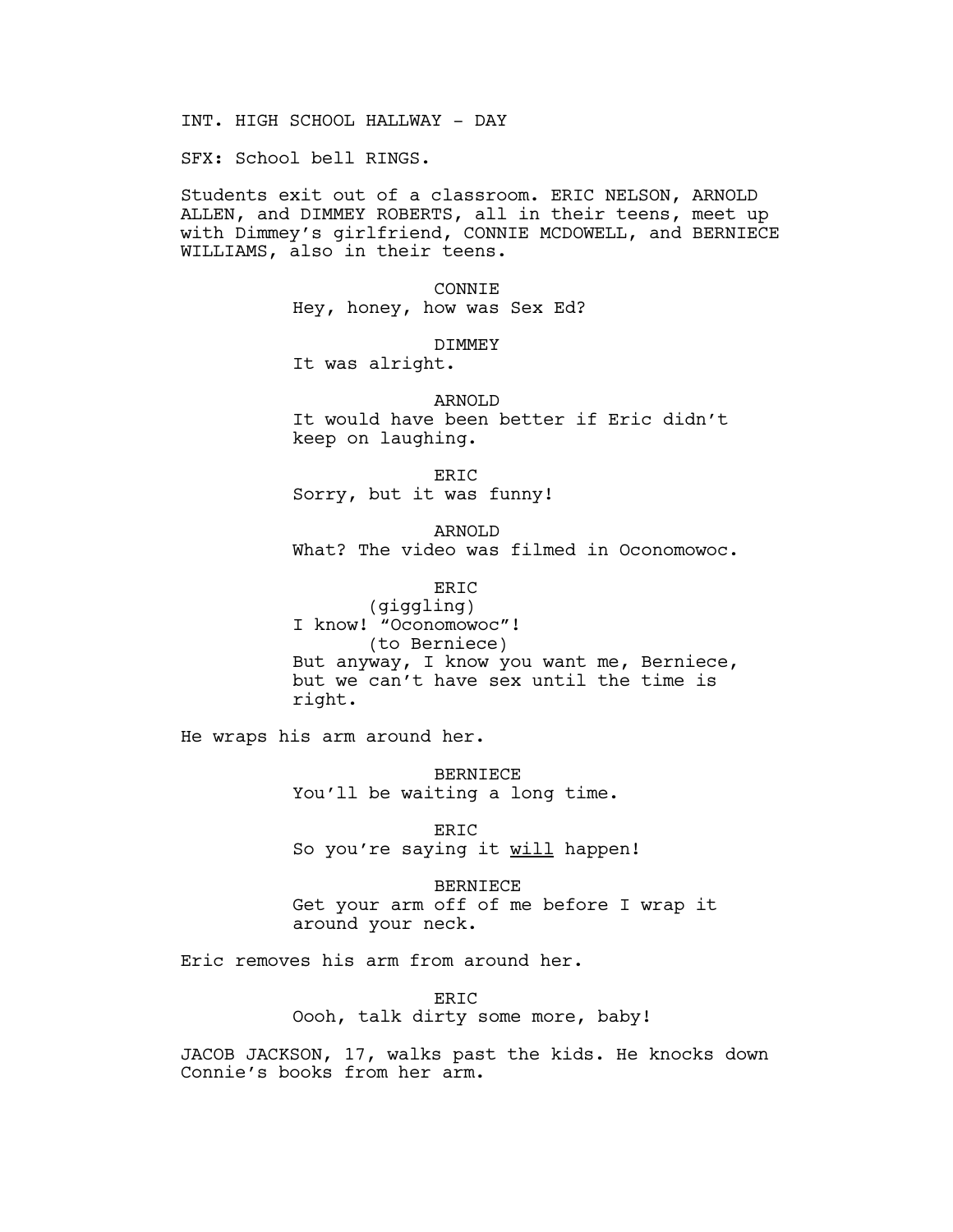CONNIE Hey! Dimmey, do something!

## DIMMEY

Aw, that's just Jacob Jackson being Jacob Jackson.

CONNIE You're not gonna stand up for your woman?

DIMMEY He's gone now, Connie. Besides, I'm a peaceful man.

ARNOLD Eric, you really need to quit all that joking around. I was trying to take notes.

ER<sub>TC</sub>

Take all the notes you want, Arnold. I don't think you'll have to worry.

Eric and Dimmey chuckle. Arnold rolls his eyes and walks away.

> **CONNIE** Please, he probably gets more women than you, Eric! (to Dimmey) And he probably knows how to treat them right!

Connie and Berniece walk away.

ERIC Well, she told you!

#### DIMMEY

Whatever. She's always smarting off. That's another reason I'm breaking up with her tomorrow!

Eric and Dimmey walk away.

INT. COLLEGE CLASSROOM - DAY

Professor RHONDA NELSON-JAMES, 40's, stands in front of her class.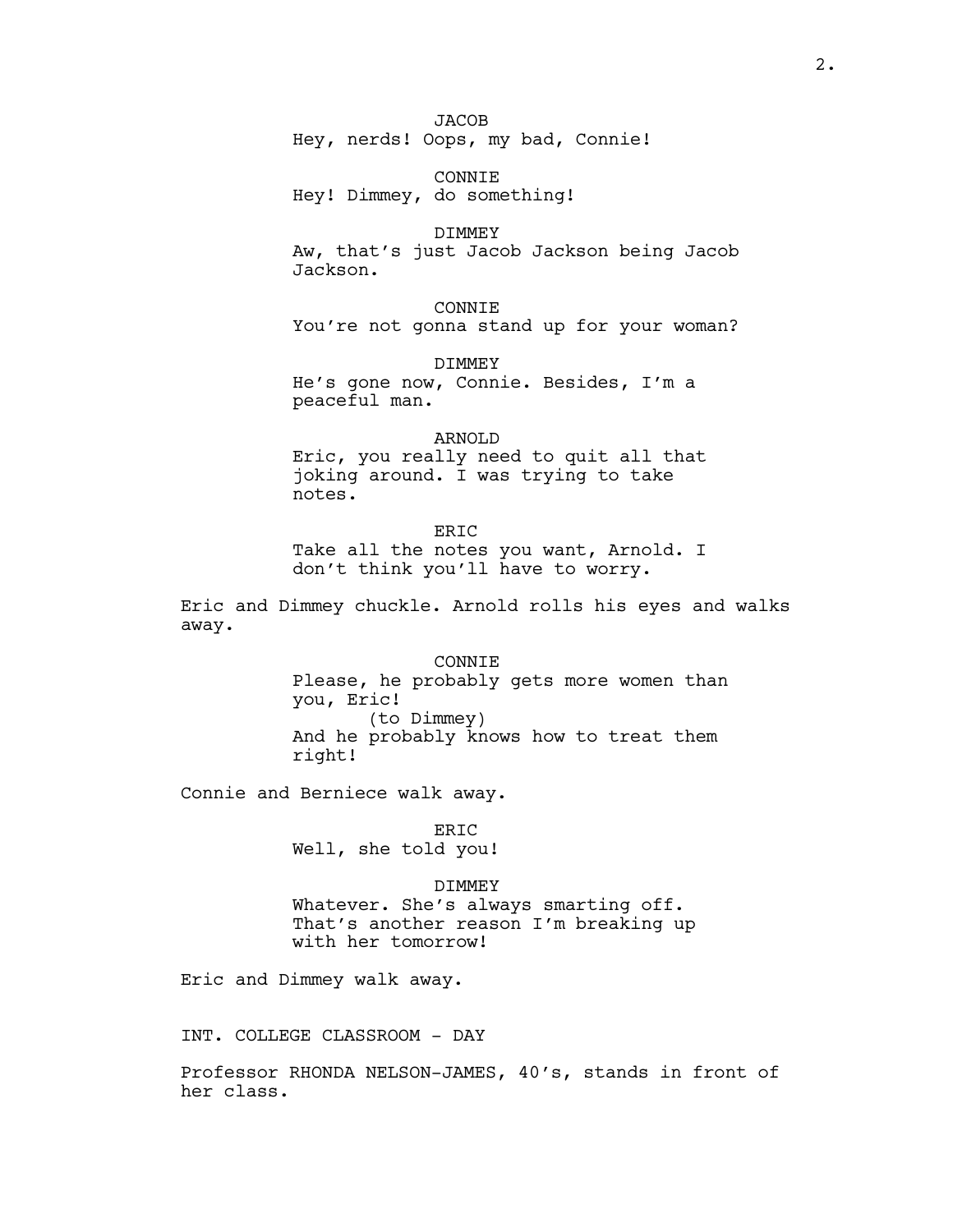RHONDA Okay, everybody. Look to the left of you.

The students look to their left.

RHONDA (CONT'D) Now look to your right.

The students look to their right.

RHONDA (CONT'D) If you see my reading glasses, please put them on my desk. Class dismissed.

The students begin to exit.

RHONDA (CONT'D) Ms. Richards, can I see you for a moment?

GINA RICHARDS, 19, wearing her cheerleader uniform, walks over to Rhonda.

> GTNA Yes, Professor Nelson-James?

RHONDA You said you wanted to talk to me after class.

GINA

Yeah. Why are men so stupid?

RHONDA

I assumed it would be school-related.

GINA

Duh, it is! Marty got all these girls hanging around him! Between that and his football games, he hardly has time for me anymore!

RHONDA Well, talk to him about it, not me.

GINA

(sighs) Okay. It's just that he has a hold on me. I can hardly eat, sleep, pay bills...

RHONDA Hold on now, you gotta pay your bills.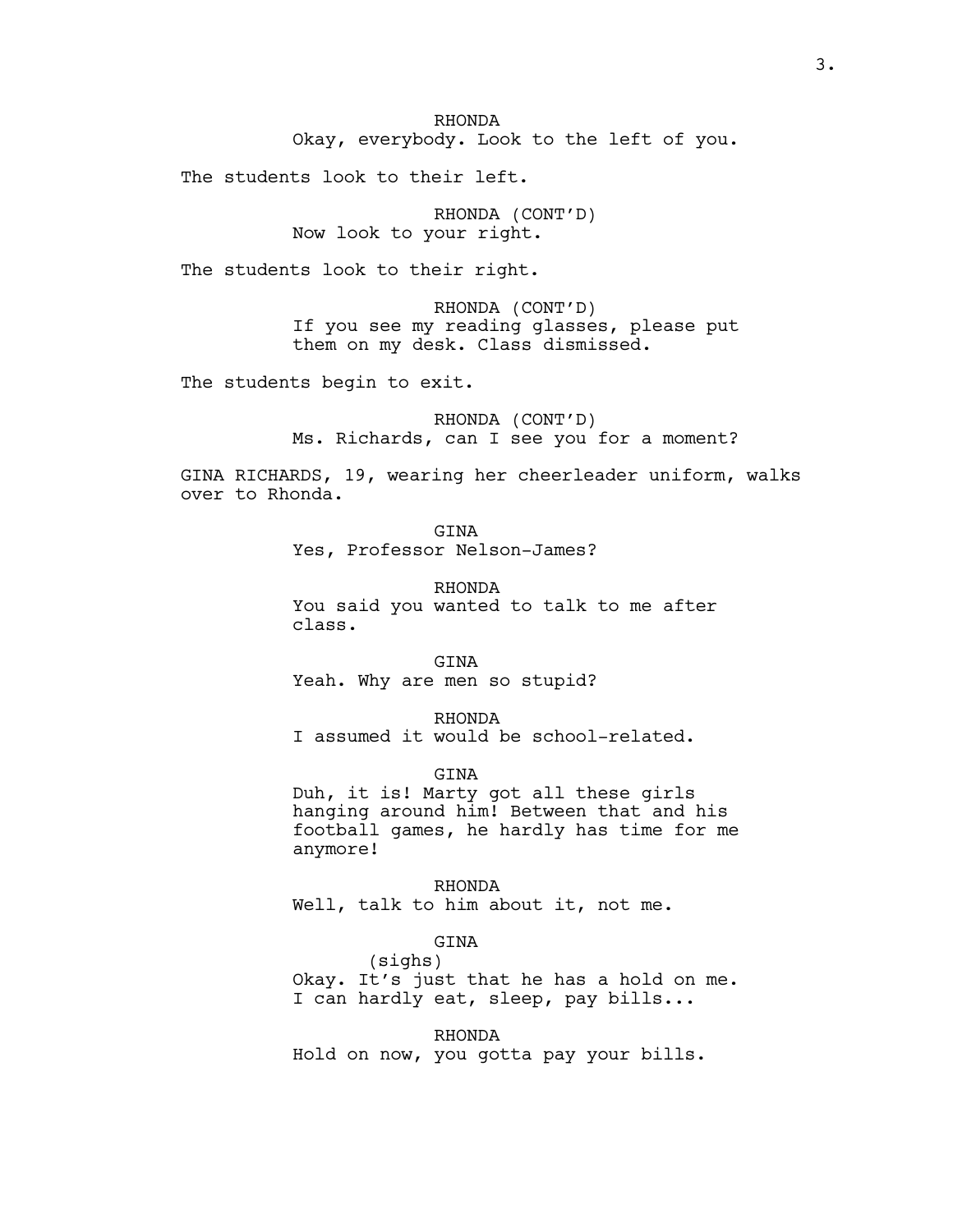Oh, I got that taken care of. I'm staying with Marty and subletting my room.

RHONDA You mean your dorm room??

GINA

Uh, I gotta go!

Gina quickly runs away.

INT. ALLEN APARTMENT - DAY

Arnold walks around the living room practicing vocal runs. His mother, AMBER ALLEN, enters.

AMBER

Arnold Allen, will you stop with all of that?

ARNOLD But Mother, I'm practicing my duet for the glee club. Also, Connie will be here any minute.

AMBER Ooh, you finally have a date?

ARNOLD It's not a date.

AMBER Oh, I'm sorry. "Play date"!

ARNOLD How is that better?

Arnold's father, ALOYSIUS ALLEN, marches in the living room.

> ALOYSIUS What's going on out here?

> > ARNOLD

Nothing, Father, just practicing.

ALOYSIUS

Well, keep it down. You know I never miss the local four o'clock news.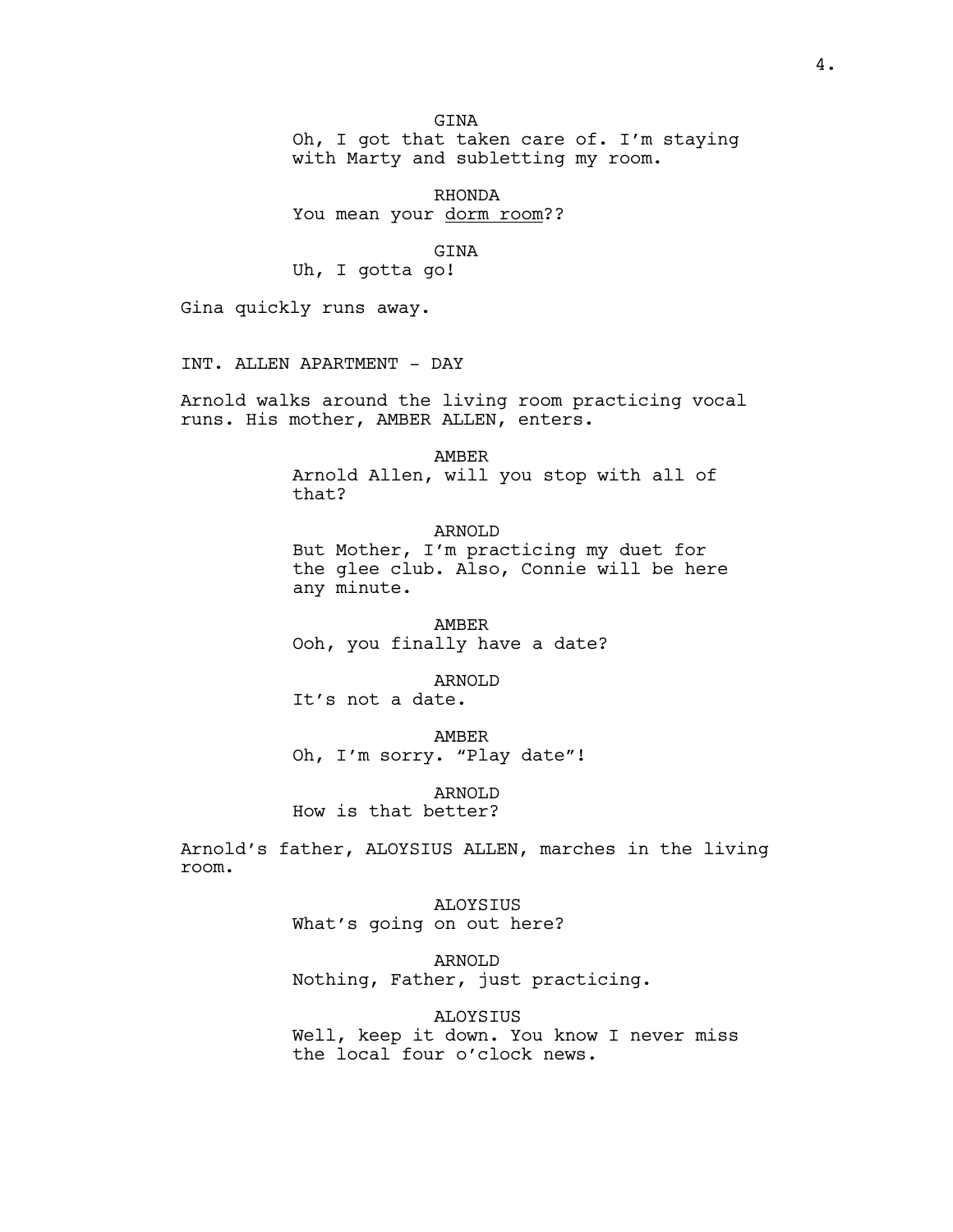ARNOLD But it also comes on at five, six, nine, and ten!

ALOYSIUS

Arnold...

## ARNOLD

Fine.

AMBER Well, duty calls! I'll be back later.

Amber opens the door. Connie stands there.

ARNOLD Hey, Connie. Come on in.

Connie enters.

AMBER Aww, isn't that cute! (to Aloysius) Keep your door open at all times.

ALOYSIUS

Yes, dear.

Amber leaves.

CONNIE Will we be able to concentrate?

ALOYSIUS You will in a minute.

Aloysius stomps on the floor.

ALOYSIUS (CONT'D) Damn cop always has her television up loud!

Aloysius exits to his room.

INT. NELSON HOUSE - LATER

MATT JAMES, Eric's stepfather, stares at his laptop screen, with his hands on his head, while sitting at the dining room table. Rhonda walks past him.

> RHONDA What's the matter, Matt?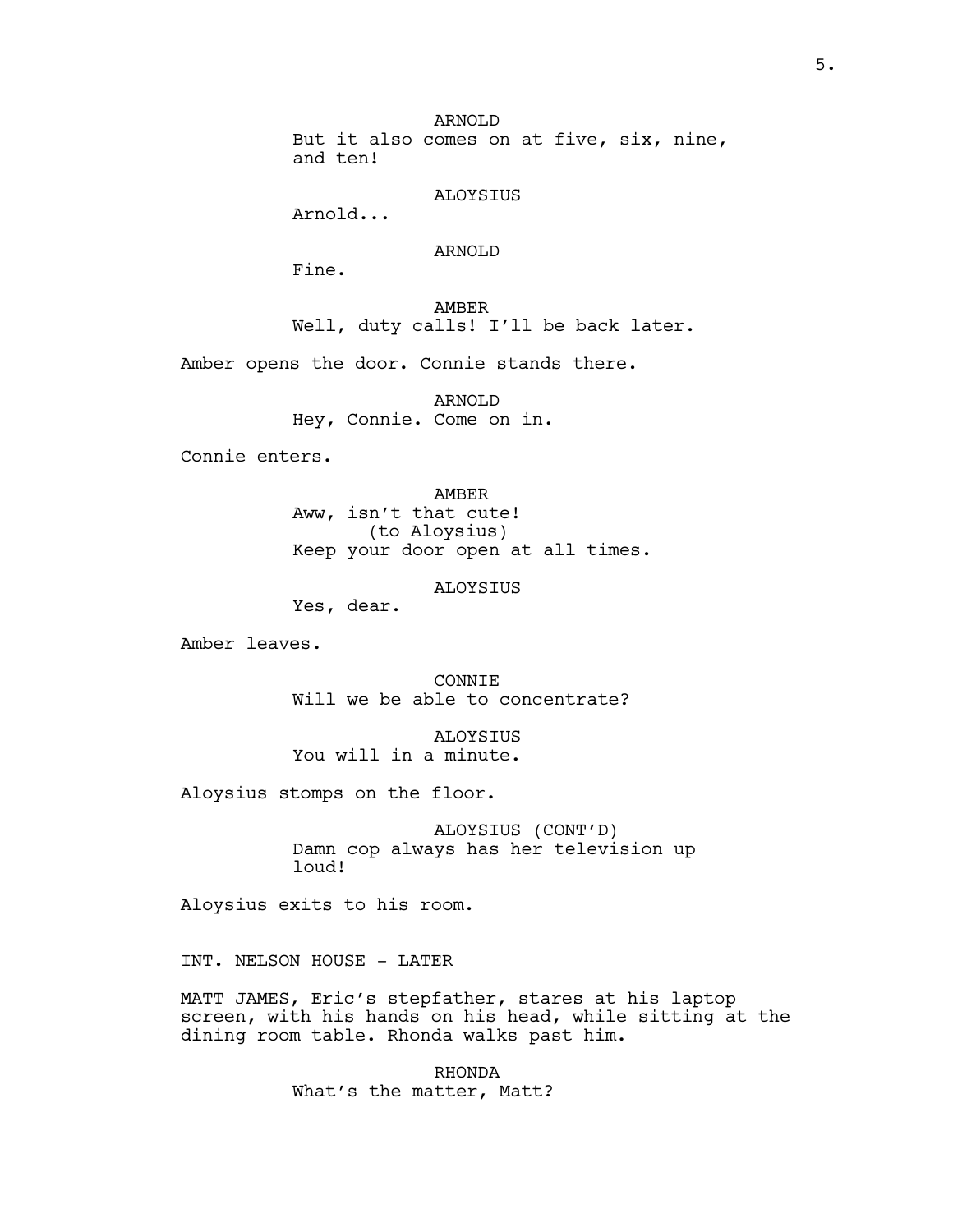Oh, just a little bit of writer's block. (pause) I got it! (starts typing) Delete "Matthew James". Instead, put "Matt James". Okay, now we're cookin'! (pause) No, maybe I should put "Matthew James".

SFX: Doorbell CHIMES.

Matt walks to the door. He opens it to find Amber there.

AMBER

Hi! Amber Allen here. I notice your Christmas lights on the house.

MATT

Oh yeah. Pretty nice, huh?

## AMBER

Well, that's what I want to talk to you about. You know those neighborhood associations that come by and want you to put your Christmas lights up?

#### MATT

Yeah, I hate them.

#### AMBER

Well, be ready to hate me a little more. I'm from the neighborhood association that wants neighbors to take them down.

# **MATT**

What?

#### AMBER

The holidays are over, so we all should be taking our decorations down.

#### MATT

It's January 2nd! And the lights aren't even plugged in!

#### AMBER

Be that as it may, the sooner you take them down, the sooner our neighborhood's property value can go back up. Have a nice day!

Amber walks away.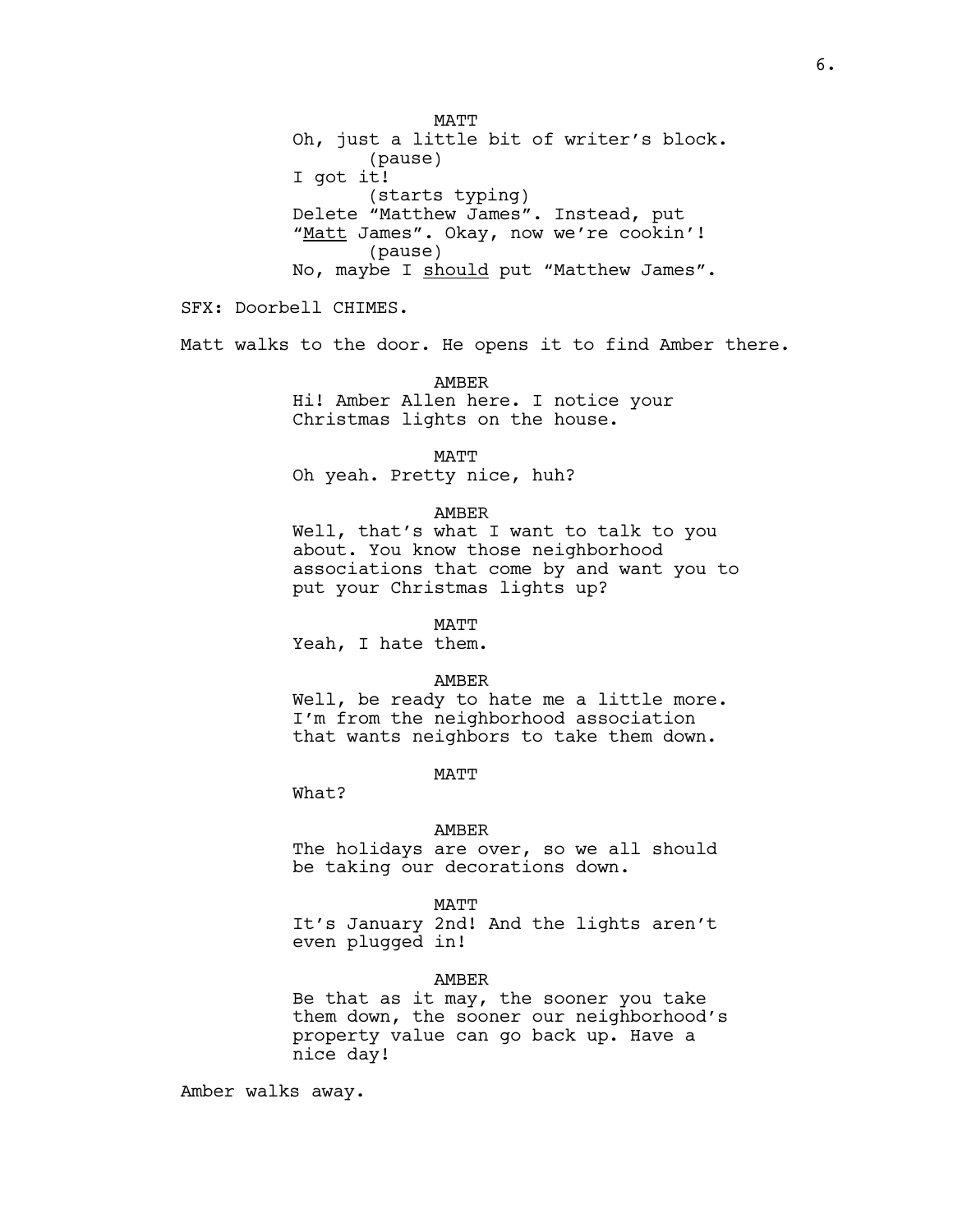## MATT

But...

He sighs.

EXT. NELSON HOUSE - ROOF - MOMENTS LATER

Matt climbs on the roof from his ladder.

MATT

I can't believe it. Do something about the crime in our neighborhood, then talk to me about lights.

He looks around.

MATT (CONT'D) Nice day. Pretty nice view, too. (pause) Hmmm. "It's a nice day, as Jimmy leaves his house." Okay!

EXT. NELSON HOUSE - ROOF - MOMENTS LATER

Matt sits with his laptop on his lap and talks as he types.

> MATT "Meanwhile, an alien lurks in the bushes and follows Jimmy's car." Oh, this is great! Nothing can stop me now!

SFX: Thunder ROARS.

Rain and hail start to come down.

MATT (CONT'D)

Dang!

He closes his laptop and dashes away.

EXT. OUTDOORS - LATER

ELEANOR DUMBECK, 15, stands outside and argues with ARLENE the dog, who stands from her doghouse.

SFX: Arlene GROWLS and BARKS. Eleanor GROWLS and BARKS back.

Arlene's owner, POLLY MCNAIR, 10, peeks out of her window.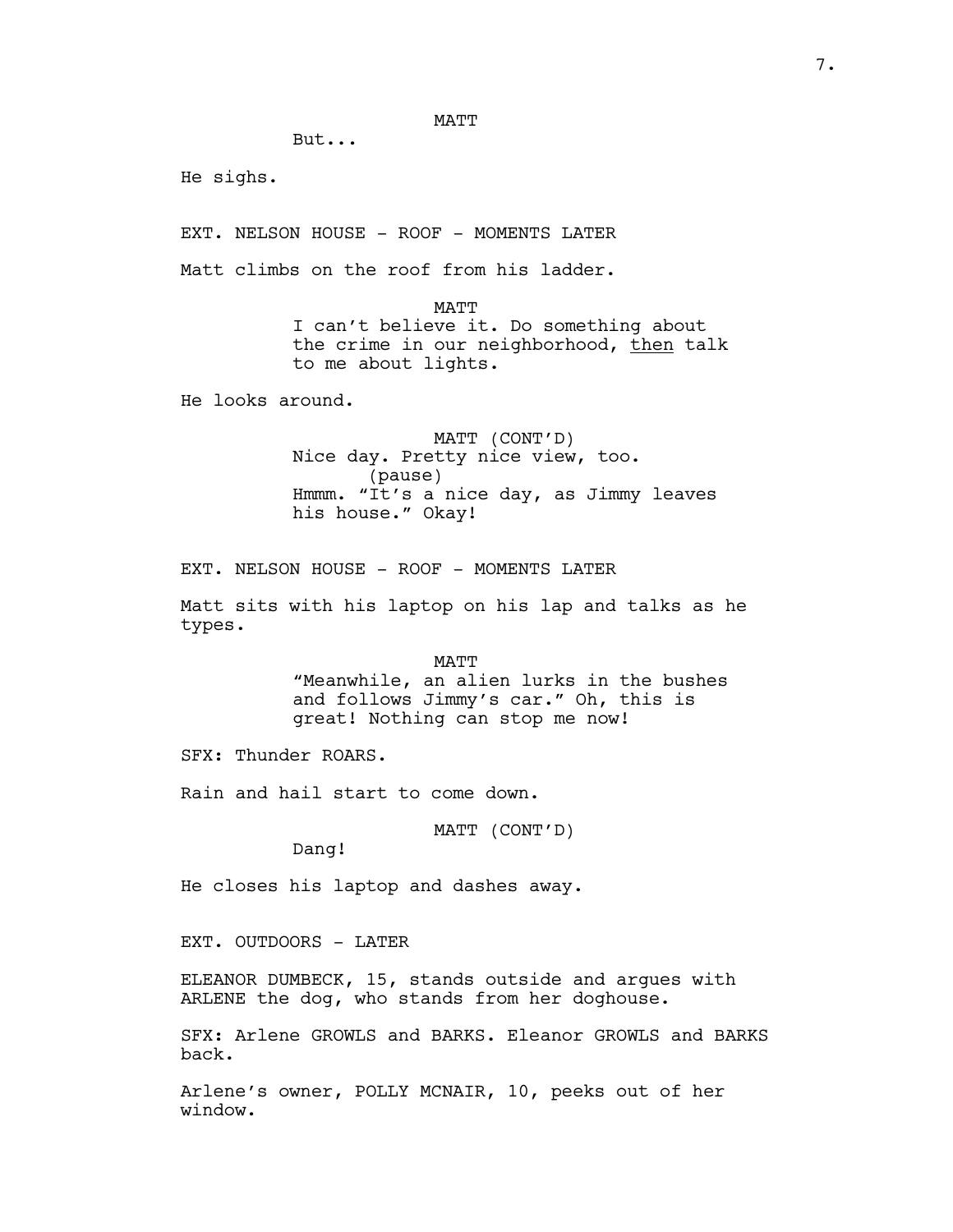POLLY Hey! Quit barking at our dog!

ELEANOR She started it! I'm trying to get down to her level!

POLLY You'll never be on her level!

Polly slams the window shut. Eleanor walks away.

## ELEANOR

Stupid dog.

Eleanor notices Connie leaving Arnold's apartment from afar.

> CONNIE Hey, we make good music together!

ARNOLD Yeah, it was my first time, you know.

**CONNIE** I wouldn't have noticed.

SFX: Eleanor gives an exaggerated GASP.

She pulls out her phone and starts texting.

MONTAGE - ELEANOR'S TEXT REACHING VARIOUS SOCIAL MEDIA PLATFORMS, PHONES, AND PEOPLE

-- Insert, which reads, "Arnold and Connie make great music together!" and an emoji of eyeballs to the left.

-- Insert, which reads, "Arnold says it was his first time."

-- Insert, which reads, "Dimmey and Connie are finished!"

-- Insert, which reads, "Good, she needs to leave him! #ByeFelecia".

-- Pic of Arnold and Connie talking at his apartment doorstep.

END MONTAGE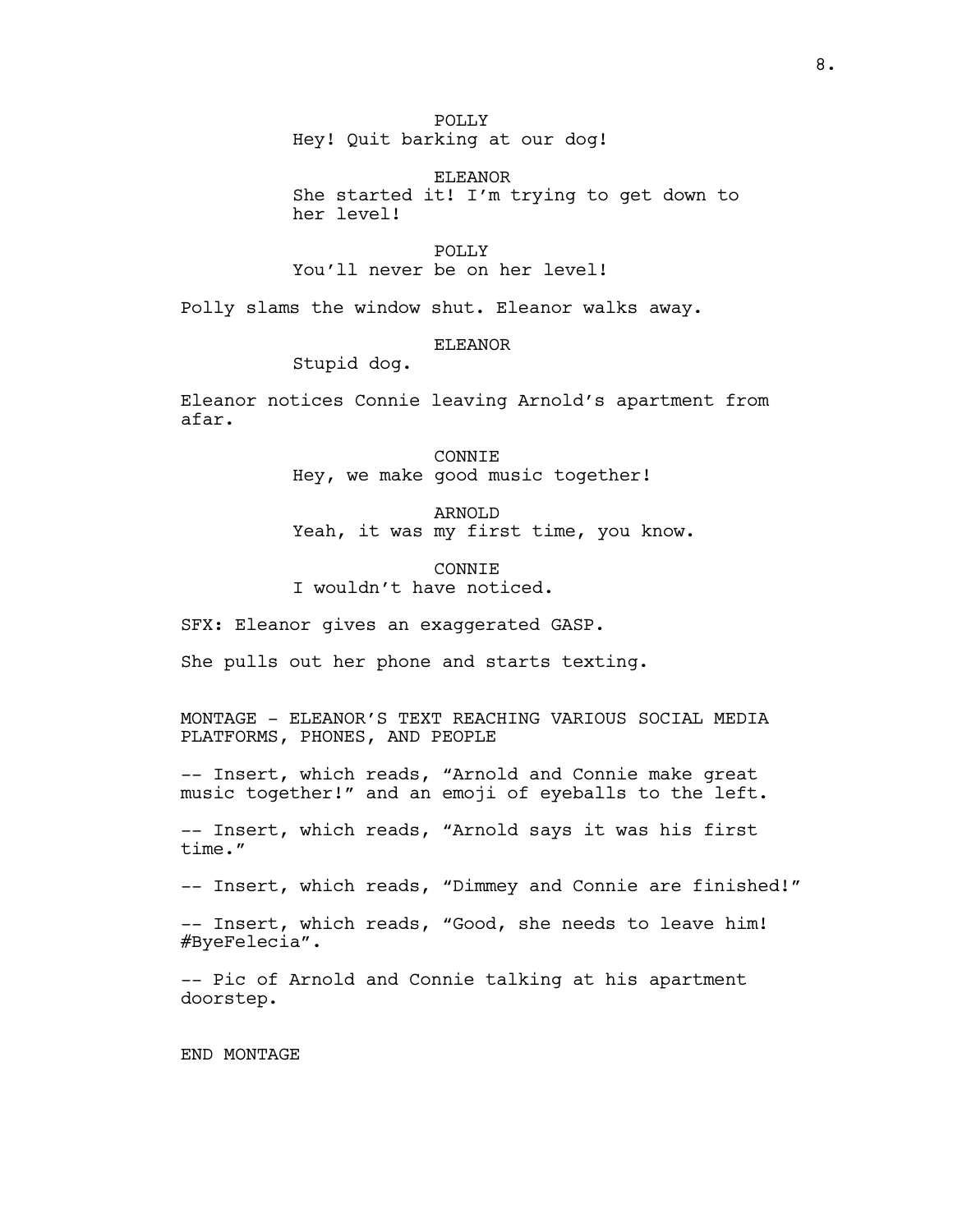Eleanor's half-sister, SHANA JONES, 16, sits on her bed and plays on her phone. Eleanor enters the room.

#### ELEANOR

Hey, word on the street is that Connie spent the evening at Arnold Allen's house.

SHANA What? Where'd you hear that?

ELEANOR From me! I took a pic and spread it around.

SHANA (looking at her phone) What happened with Dimmey?

## ELEANOR

Who knows? Maybe all that talk about Connie dumping him finally came true. Oh yeah, your breaking that chair in class is no longer trending.

SHANA

How do you know that?

ELEANOR

I asked about it online.

SFX: Twitter notification CHIMES from their phones.

ELEANOR (CONT'D) Oh, never mind.

Eleanor leaves.

#### SHANA

Hmmm.

INT. NELSON HOUSE - LIVING ROOM - SAME

Eric and Dimmey sit on the couch. Eric looks on his phone. Dimmey watches TV.

SFX: Twitter notification CHIMES.

ERIC Uh, Dimmey, did you see what they're saying about your girlfriend?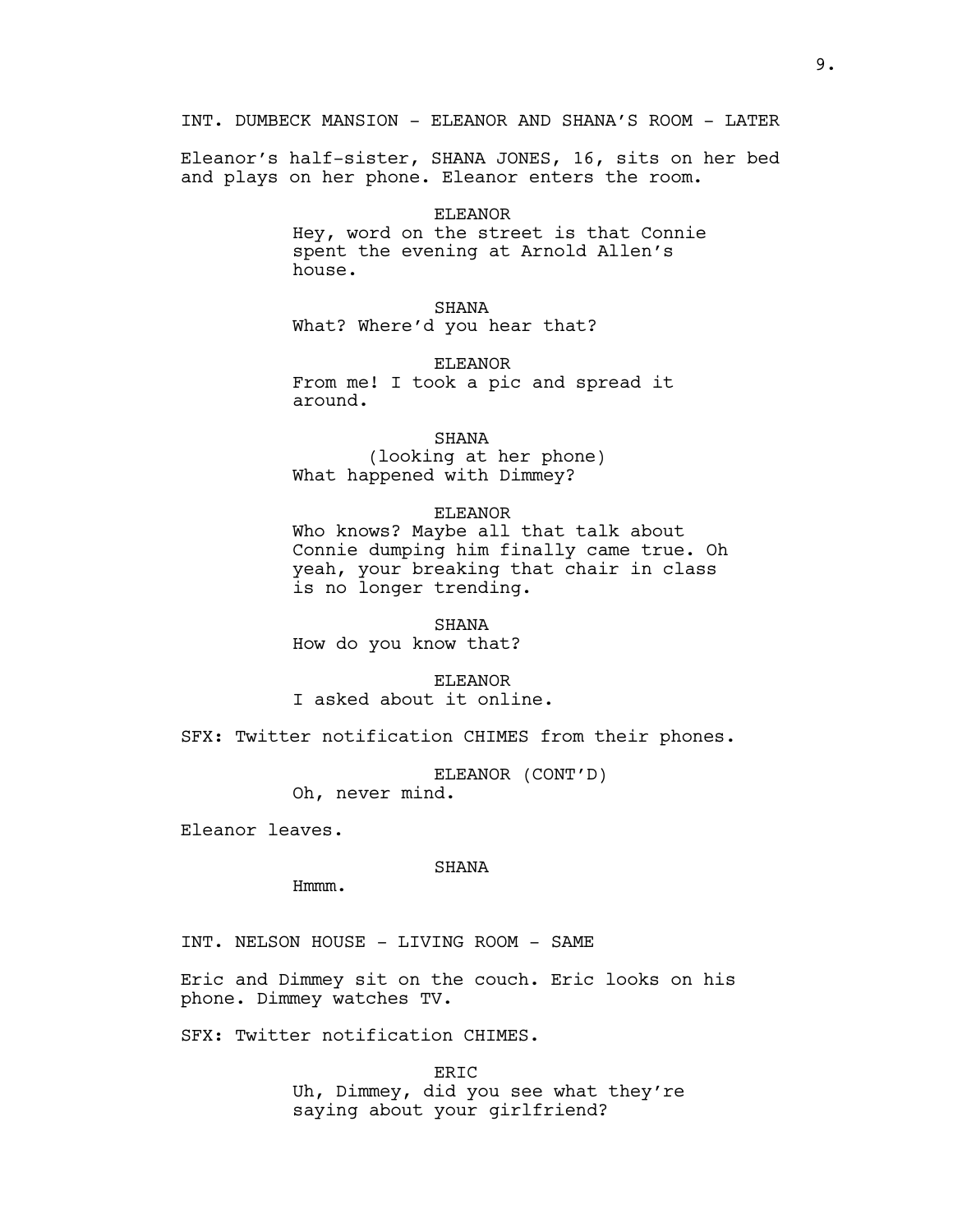DIMMEY Please. I don't follow that social media stuff.

ERIC Yeah, most of the time, it's just gossip. With that said, I would start kicking some ass.

Eric shows Dimmey his phone.

DIMMEY

(surprised)

Huh?

INT. SCHOOL LIBRARY - DAY

Dimmey and Shana sit at a table and study.

DIMMEY

(slams his book shut) Forget about Connie! I don't care. (pause) I mean, what does Arnold Allen have that I don't? (pause) I was gonna break up with her anyway. She gets on my nerves.

SHANA Dimmey, if you don't mind, I'm trying to study.

DIMMEY

Sorry.

They continue to study.

DIMMEY (CONT'D) If she don't want me, that's fine with me! (pause) We just took that Sex Ed class, and now, Arnold's a sex machine? How can I compete with that? (pause) I'm doing it again. Sorry, Shana. I'm outta here.

Dimmey begins to walk away.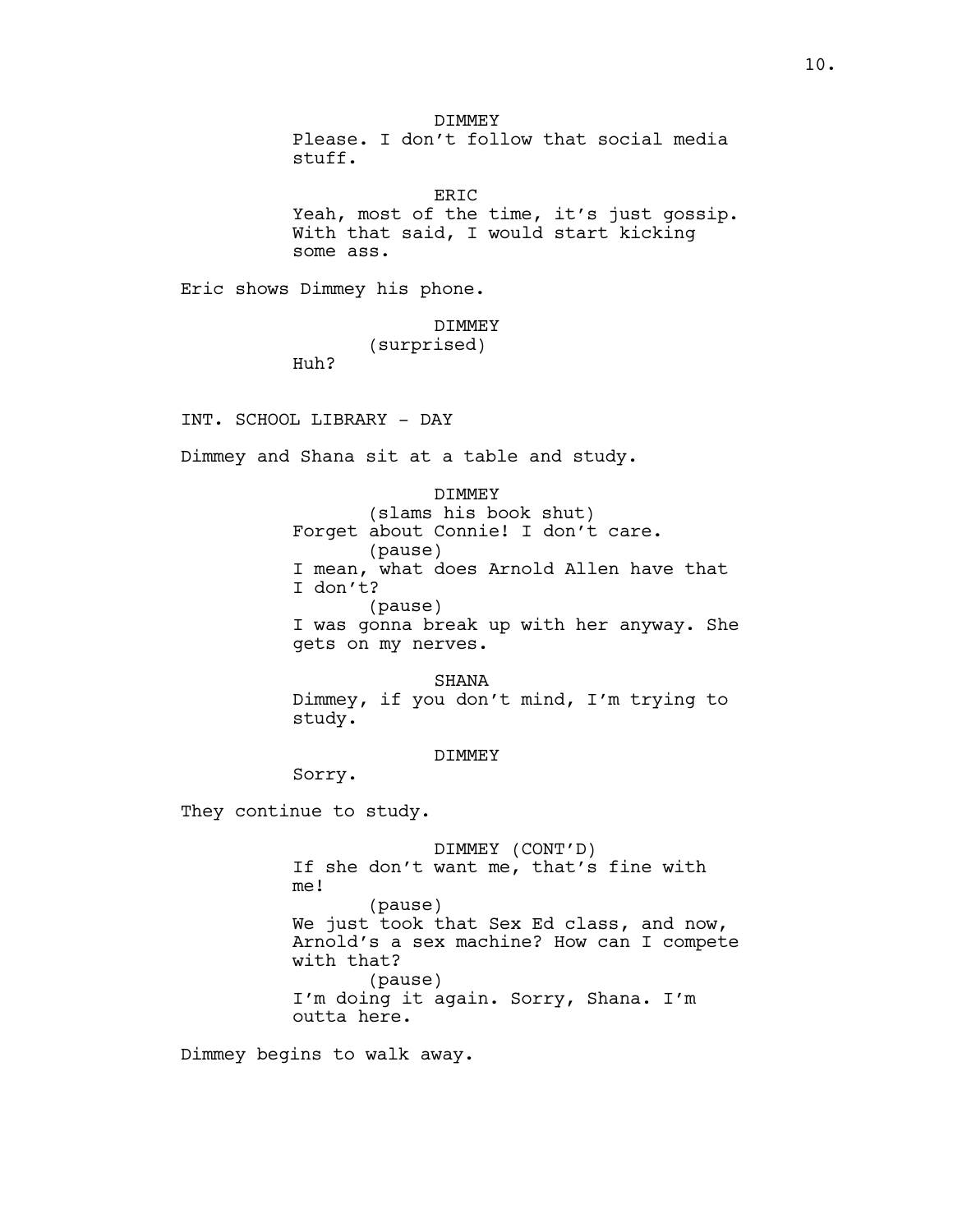## SHANA

(hesitates) I'm not a virgin.

DIMMEY (turns back around) What?

SHANA I said, I'm not a virgin.

DIMMEY Wait, what are you saying?

SHANA Oh, boys can't be this dumb! (sotto voce) If you want to get Connie back...I can show you.

DIMMEY Uh, sorry, Shana, but I don't like you like that.

SHANA I don't like you like that, either, but you're cute enough.

# DIMMEY

Gee, thanks.

SHANA Look, just think of it as practice.

DIMMEY Man, I don't know. Won't your feelings get hurt?

SHANA Give it some thought. My father will be gone tomorrow morning.

Shana continues to study. Dimmey stands still.

SHANA (CONT'D) I thought you were leaving.

DIMMEY I can't. I'm frozen stiff.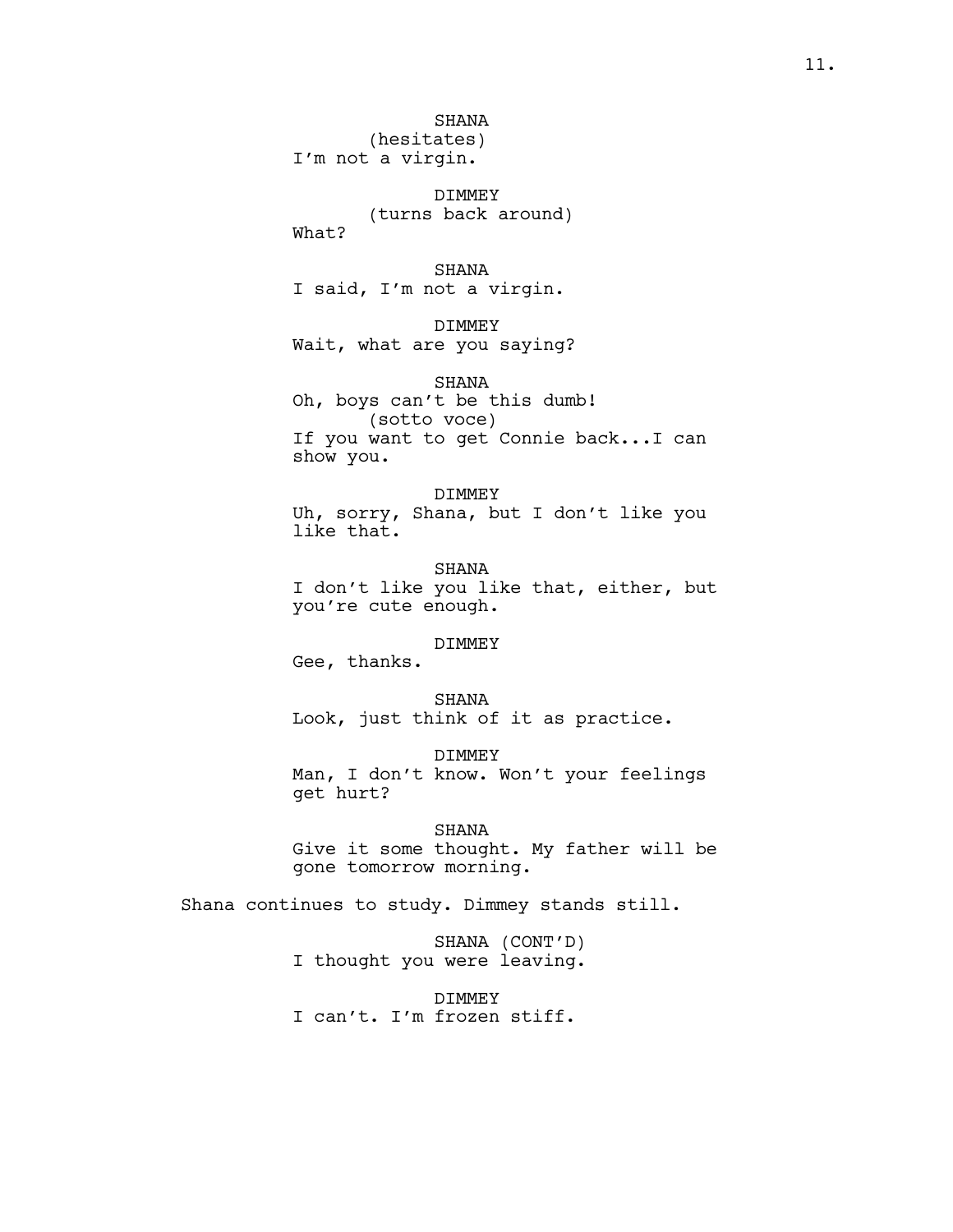INT. NELSON HOUSE - GARAGE - LATER

Eric lays underneath the Nelsons' old piano and tries to tune it. Dimmey walks in.

> DIMMEY Eric, I gotta talk to you.

> > ERIC

I'm listening.

DIMMEY I was invited to go over to a girl's house tomorrow.

ERIC

Okay.

DIMMEY Nobody else will be there.

Eric stops and lifts his head from underneath.

ERIC Alright, cool! Connie's taking you back, huh?

DIMMEY No, it's not Connie.

> ERIC (goes back underneath)

Oh?

Dimmey pauses and walks around a bit.

DIMMEY

(hesitates) It's Shana.

SFX: Eric BUMPS his head underneath the piano. Piano keys PLAY discordant notes.

> ERIC (lifts his head up while holding it) Are you serious?

> > DIMMEY

Yeah, I wanted to talk with you first because of your history with her and...

Eric jumps up, then rushes him out of the garage and into the house.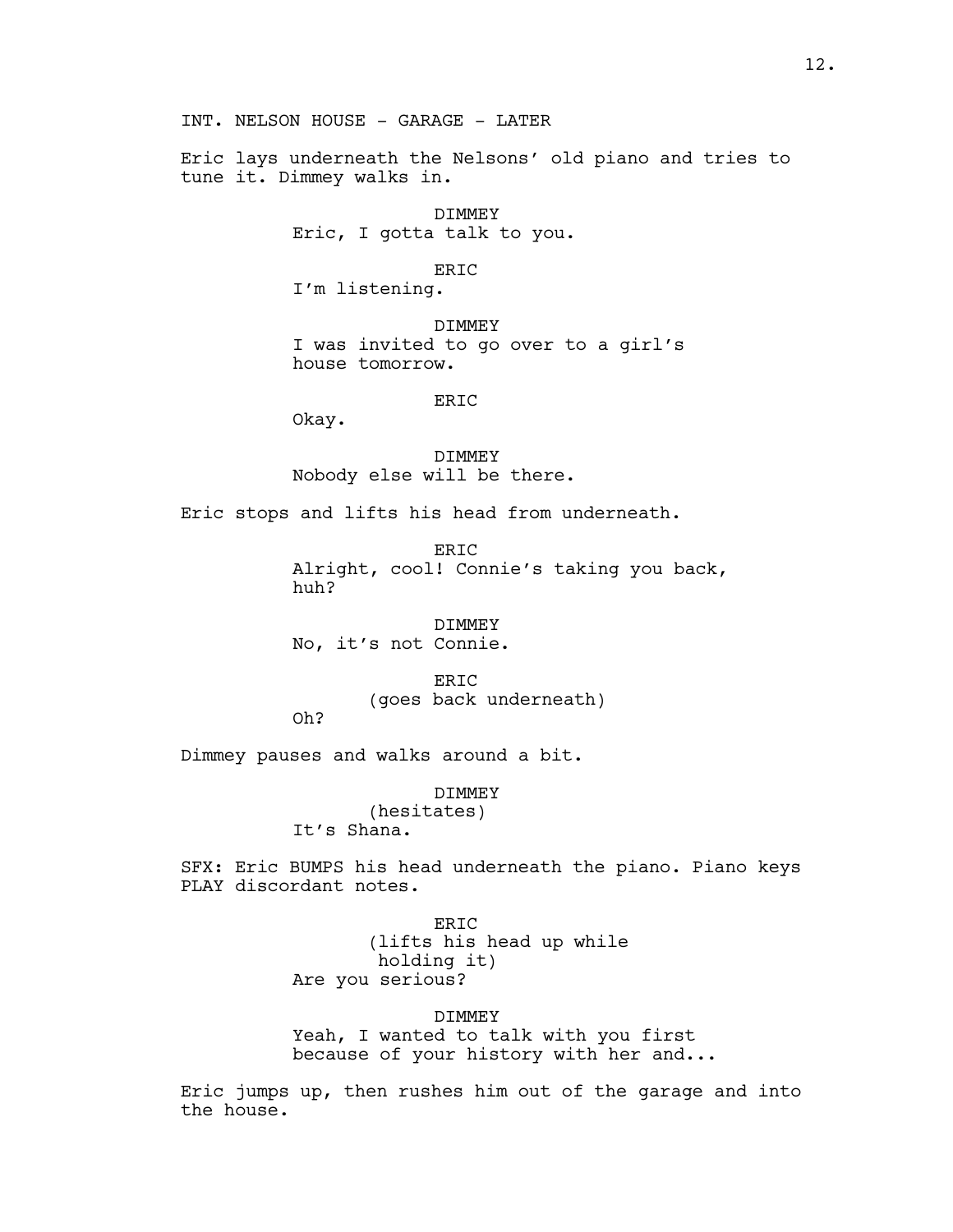ER<sub>TC</sub> No, go ahead, have fun! Hell, I'll take you there myself!

DIMMEY But me and Shana don't even like each other like that!

Eric pushes him through the living room.

ERIC I know, I know, friends with benefits! Fbuddies! Now go to her now! Get an early start!

Eric stops them both. He looks at an empty space in front of the couch.

> ERIC (CONT'D) We used to have a TV, right?

EXT. NELSON HOUSE - ROOF - SAME

Matt sits on the roof in a chair watching TV and eating snacks.

> MATT (pops open a beer) This is the life. If I had a toilet up here, I'd never have to leave. Unless...

He gets up and looks over the edge of the roof.

MATT (CONT'D) "You know the saying! 'Watch out for #1'!" Nah, just kidding. (walks back to his seat) #2 might be an issue, though.

INT. TIMMY'S PLACE - LATER

Arnold sits at a table, eats, and reads his comic book. Connie and Berniece sit at a nearby booth. Gina sits at another table.

Enter MAUREEN WALKER, 15, who wears a pink body suit, long braids, makeup, and pink lipstick. She has a curvaceous body with a big bust and behind. She does a sexy walk towards Arnold's table.

> CONNIE Uh oh. There goes Maureen Walker.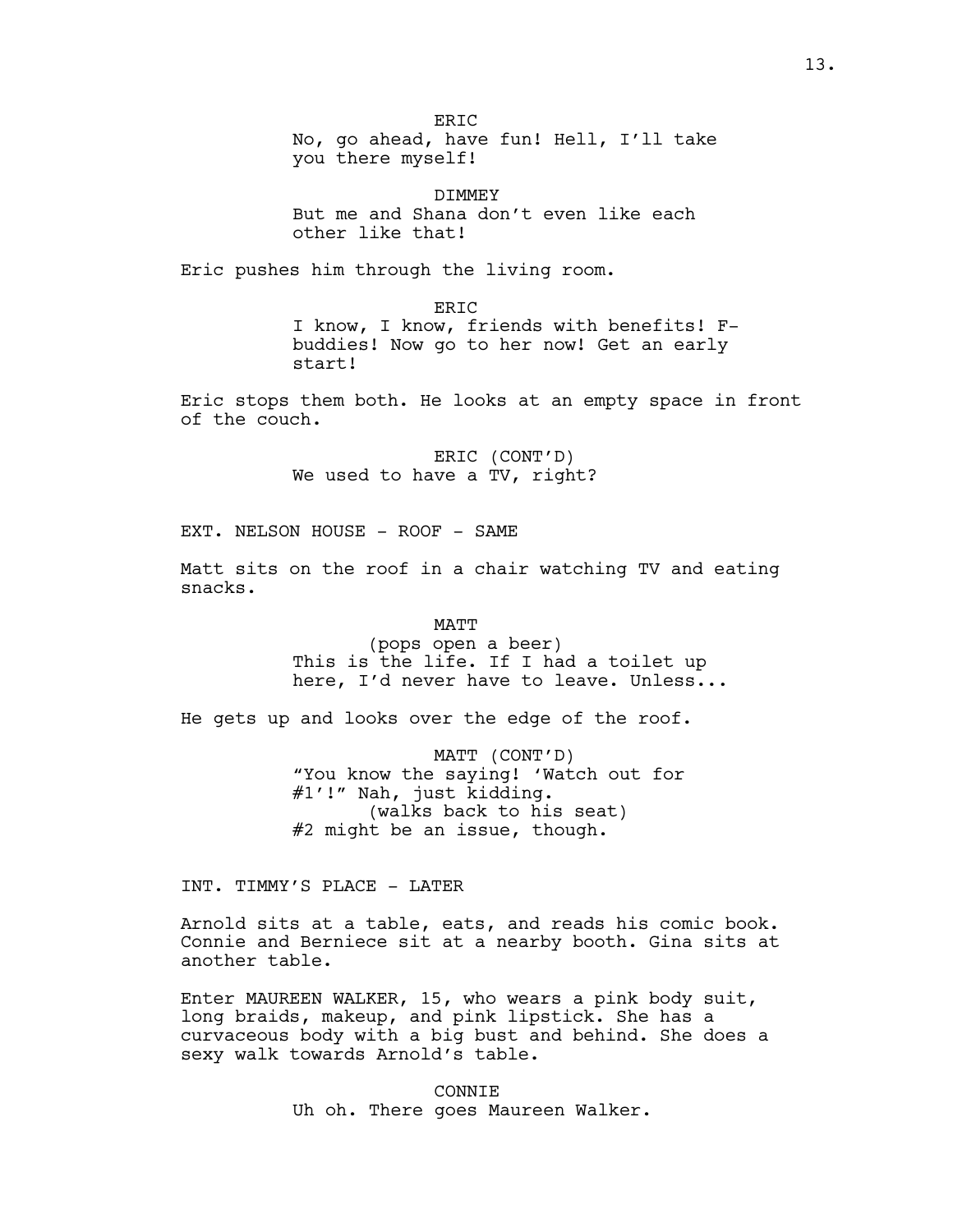BERNIECE Ugh. I'm catching something just by looking at her.

#### CONNIE

Oh, stop.

MAUREEN So you're Arnold Allen, huh?

## ARNOLD

Yeah.

MAUREEN (extends her hand, expecting a kiss) Well, I'm...

#### ARNOLD

I know who you are. The girls in my homeroom say you're on the Welcome Committee, whatever that means.

Maureen still holds out her hand.

ARNOLD (CONT'D)

Oh, sorry.

He kisses her hand. She sits at his table.

MAUREEN I hear you're quite the man.

ARNOLD

Well, they already want me to be Valedictorian, and I'm not even a senior.

MAUREEN Yeah? Well, the girls also say that you can teach them a few things.

#### ARNOLD

Well, I don't know if I wanna be a teacher. That takes years and years of college and studying. (pauses) Ooh, I'm getting excited just thinking about it!

MAUREEN You should get with me. Maybe we can teach other some new things.

She picks up a napkin and slowly wipes Arnold's mouth.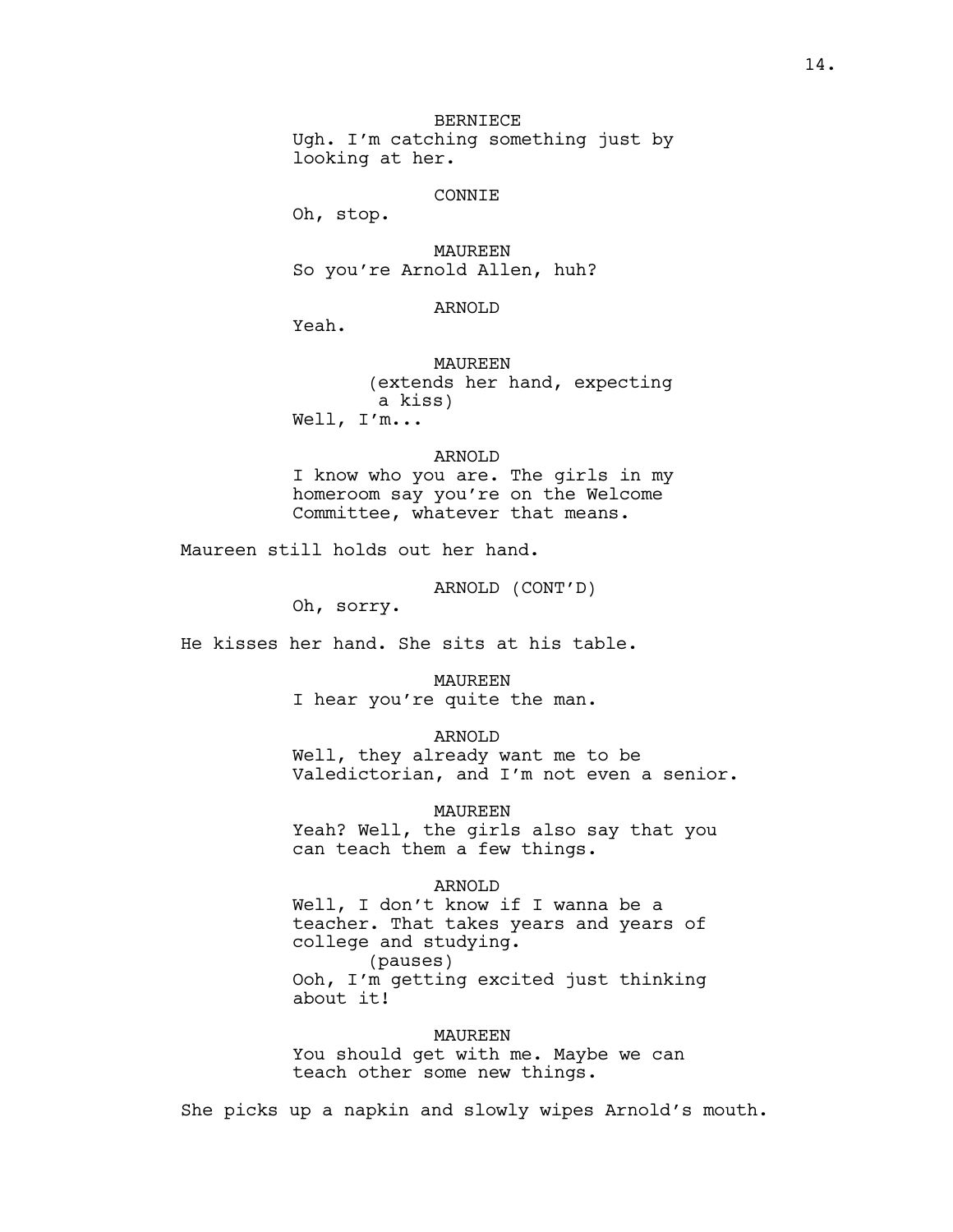ARNOLD Well, okay, but...wait a minute! Excuse me.

Arnold gets up and looks around. What he sees are girls whispering to each other, looking at him, and smiling.

> ARNOLD (CONT'D) (slowly waves and nervously chuckles) Uh...hi.

MARTY O'DELL, late teens, is a 6'5", bulky football player and dons a letter jacket. He marches into the restaurant and over to Gina's table.

> MARTY Geenie, we have to talk!

GINA Oh, now you wanna talk? Why don't you talk to your groupies?

MARTY Because they're not here right now! (pauses) Oh, I get it. You're jealous!

GINA No I'm not! Go ahead with your women! I'm gonna start talking to as many guys as I want!

MARTY Oh, no you're not!

GINA

Oh, yes I am!

Berniece and Connie exit the restaurant. Arnold starts to chase after them.

> ARNOLD Connie, wait up! I gotta talk to you!

Arnold bumps into Marty.

ARNOLD (CONT'D)

Sorry, sir.

MARTY (to Gina, grabbing Arnold's arm) (MORE)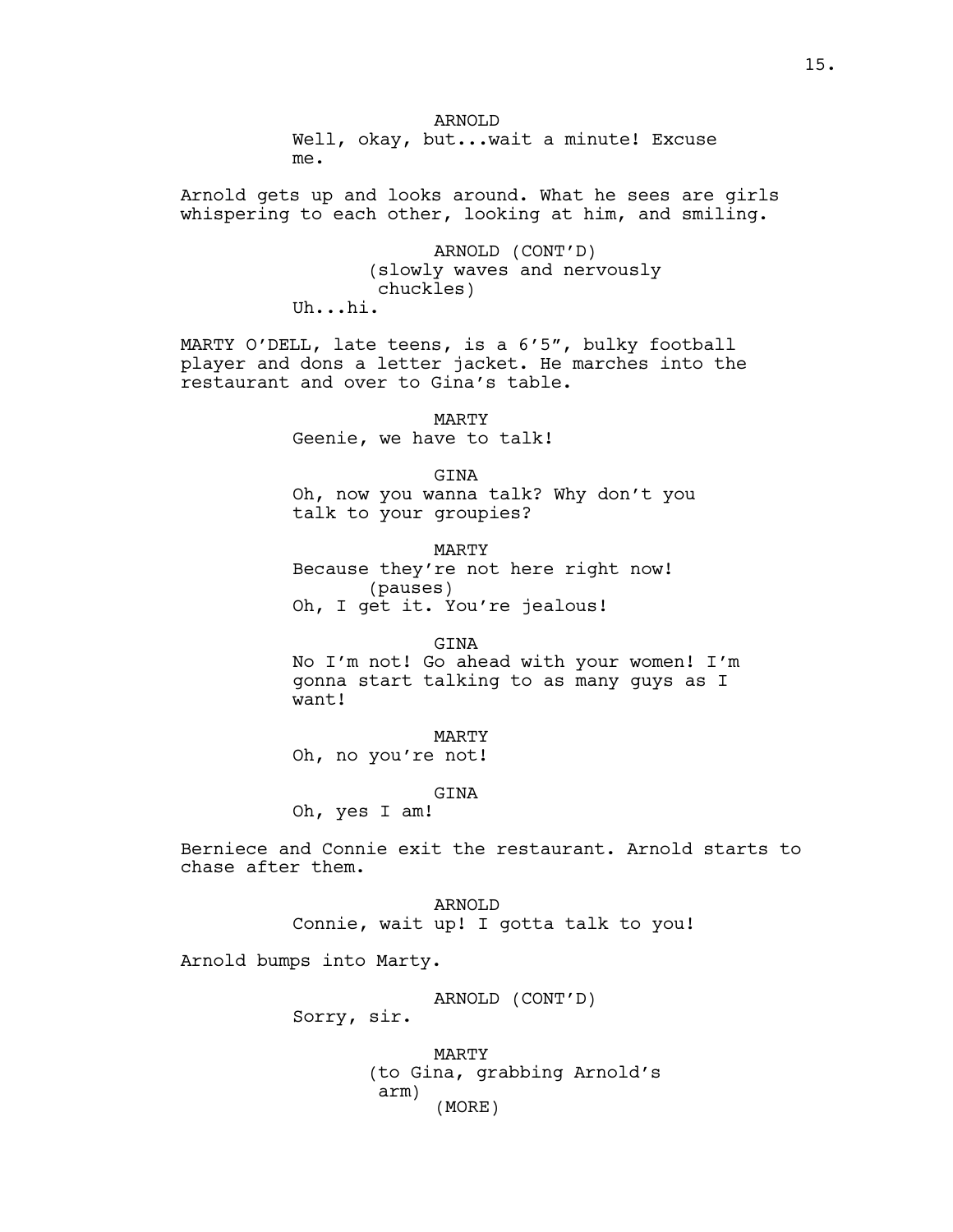## MARTY (CONT'D)

Is this the kind of guy you want? Poindexter here?

GTNA (snatches Arnold from Marty) And what if I do?

#### ARNOLD

Oh brother.

INT. DUMBECK MANSION - ELEANOR AND SHANA'S ROOM - THE NEXT DAY

Shana is dressed in a nightgown with some makeup. She has candles lit and the lights down low. Smooth jazz PLAYS in the background.

SFX: KNOCK on the door.

## SHANA

(sprays perfume in the air) I see Jentille let you in. Come on in. I'm waiting.

She lays on the bed seductively. Eleanor barges in and turns on the lights.

## ELEANOR

(deep voice) Thanks, baby!

SHANA

Eleanor, why did you knock on your own door?

#### ELEANOR

To screw with you! (looks around) Before your man does.

SHANA I thought you would be gone.

ELEANOR Me too. I went to school.

SHANA We don't have school today.

## ELEANOR

I know. The one time I go, and it's on a day off. So you're ready to jump a shot, huh?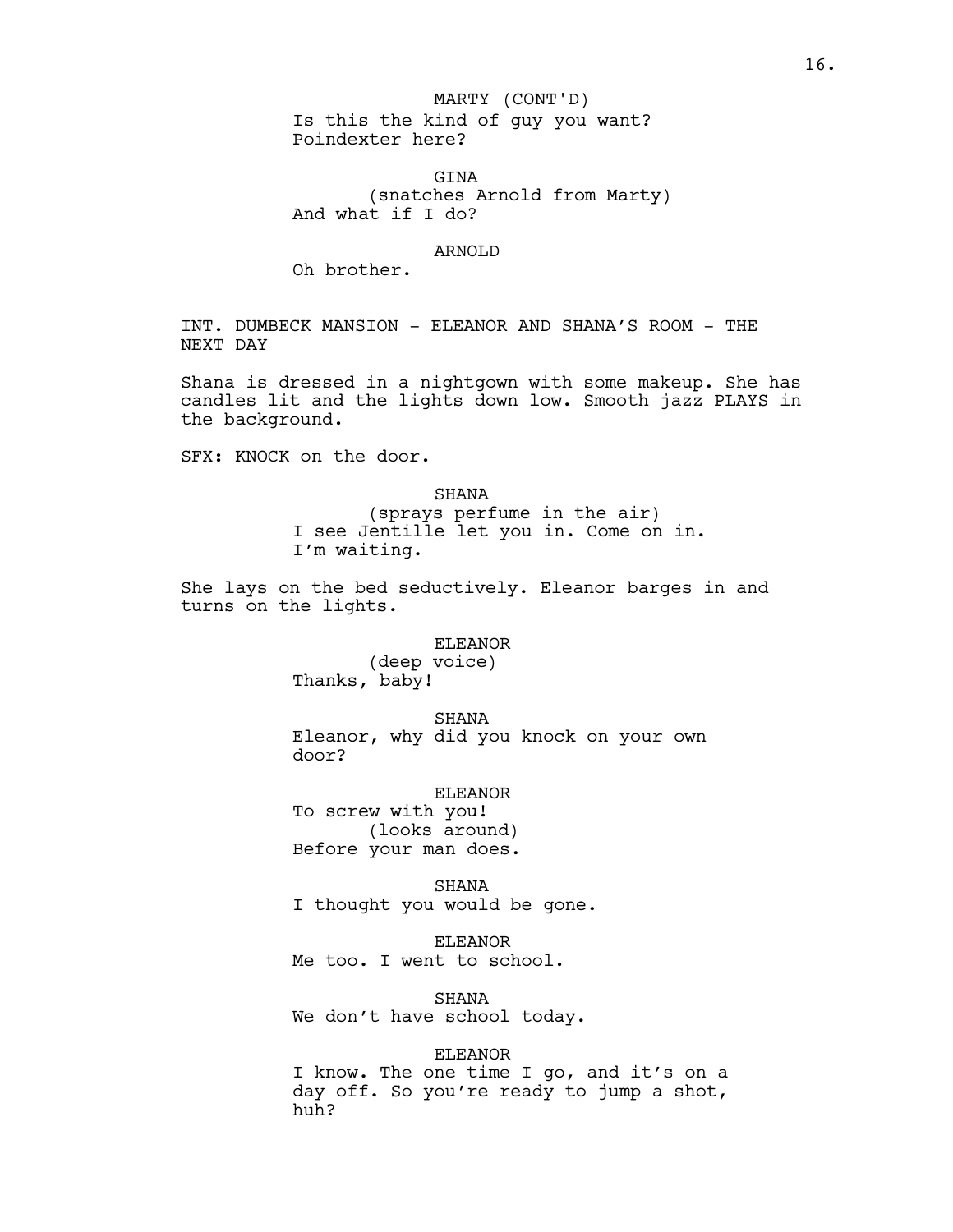She mimics a basketball jump shot.

#### SHANA

If you mean, "shoot your shot", then no. This isn't a relationship-type thing. I'm just helping out a friend.

#### ELEANOR

This romance scene from a '90s soap tells me different.

SHANA

Shut up, you don't know anything.

ELEANOR

If this is just a hookup, blow out these candles!

Eleanor starts blowing them out.

ELEANOR (CONT'D) Turn on the lights! Don't shave! Skip the shower and just do a quick wash-up!

# **SHANA**

Eww.

Eleanor shuts off the music.

#### ELEANOR

And lose the sexy music. "Hit it n' quit it" calls for trap music! That's what I used!

## SHANA

Used for what?

## ELEANOR

Uh, for my playlist. That's it. And don't tell Dad.

SHANA

Wait, you did it before??

### ELEANOR

Yeah, but look where it got me. We're not even together. I'm outta here. Enjoy your morning.

## SHANA

I can't believe you're giving me love advice.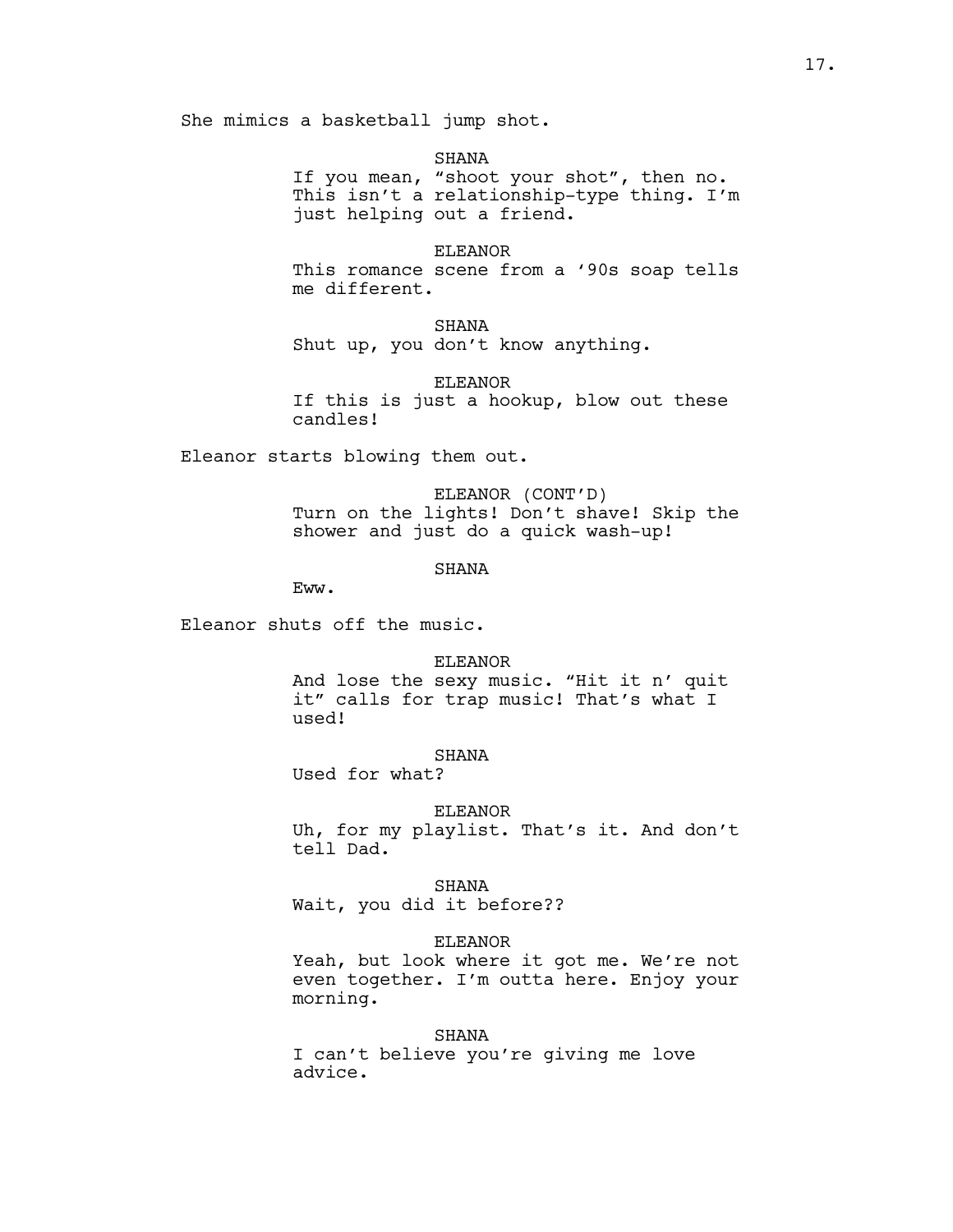ELEANOR Yeah, who's stupid now?

SHANA

You still are.

# ELEANOR

Later.

Shana sits down on the bed, sighs, and looks at herself in a mirror on the dresser.

INT. CORNER STORE - SAME

Dimmey enters the store. Arnold chases him down.

ARNOLD Hey, Dimmey, I gotta tell you about Connie. I don't know what you heard, but...

DIMMEY I don't care! Do what you do! I got me a hot date!

### ARNOLD

But...

Dimmey sashays to the register. KATHY HUGHES, the cashier, dons black garb with Goth-like makeup and speaks in a gloomy voice.

> DIMMEY Hi, can you show me where the... (mumbles) ...condoms are?

## KATHY

What?

#### DIMMEY

Condoms!

## KATHY

You don't have to whisper about condoms anymore. They're in Aisle 4.

DIMMEY You mean by the tampons?

KATHY Shhh! Have some tact. Dang!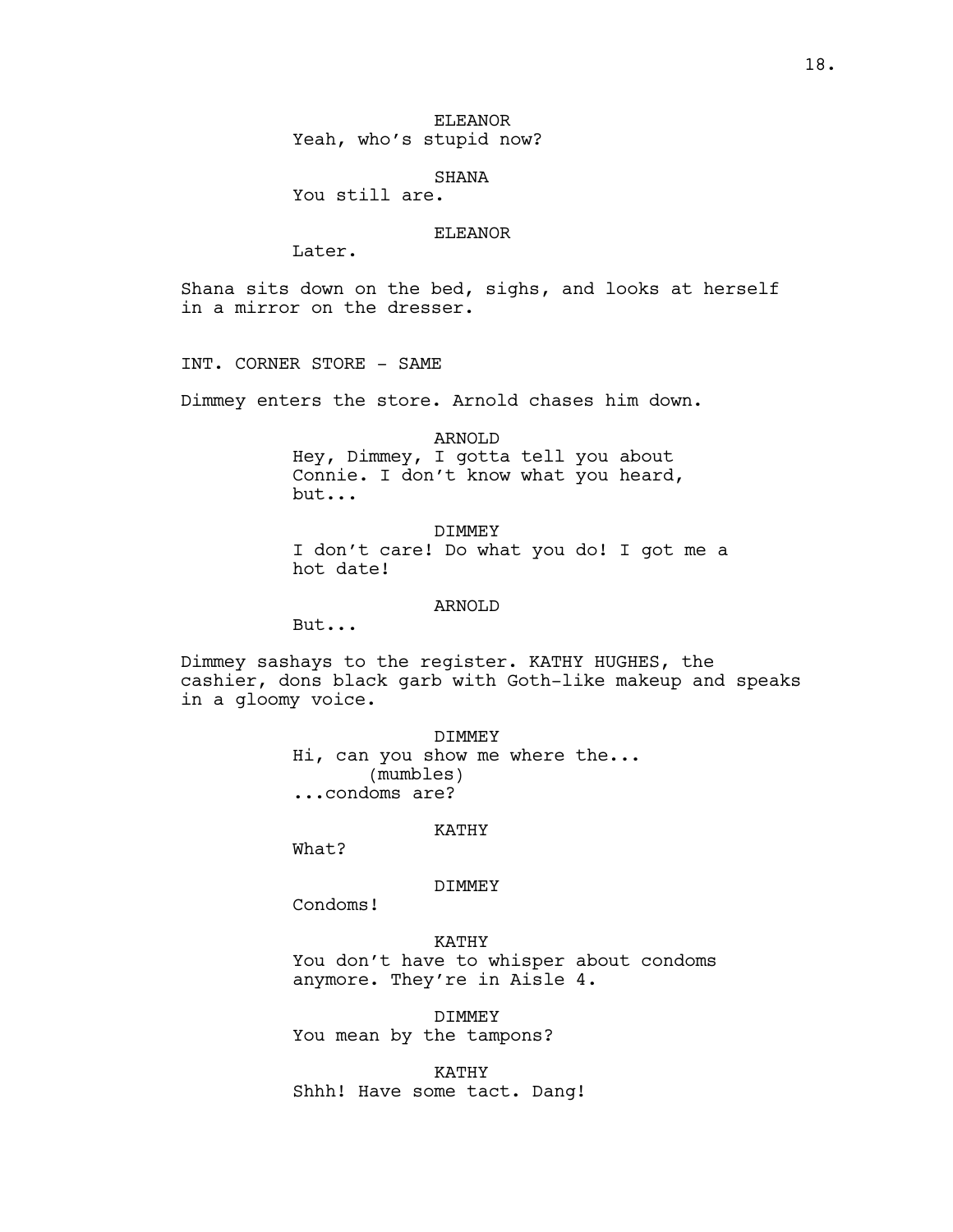Dimmey walks over to Aisle 4. What he sees are shelves of condoms that fade in and out.

SFX: Suspenseful music PLAYS.

ARNOLD

(runs up to him) Dimmey, please, listen to me.

DIMMEY

(runs away) Noooooooo!!!

ARNOLD Hmmph. Someone running away from me. That's a change of pace.

Arnold walks up to the register.

ARNOLD (CONT'D) Can I get that aspirin behind you?

KATHY Sure, you can get it.

ARNOLD (rolls his eyes) Oh, I can "get it", huh? What can I get?

KATHY The aspirin...that you just asked for?

ARNOLD Oh, right. Sorry.

He gives the money to Kathy, who gives him the aspirin. Arnold exits.

KATHY

(smirks) Mmm hmm, you can get it.

INT. ALLEN APARTMENT - EVENING

Connie sits on Arnold's couch. Arnold paces back and forth.

ARNOLD

I know you heard the rumors. I didn't start them.

Arnold walks into the kitchen.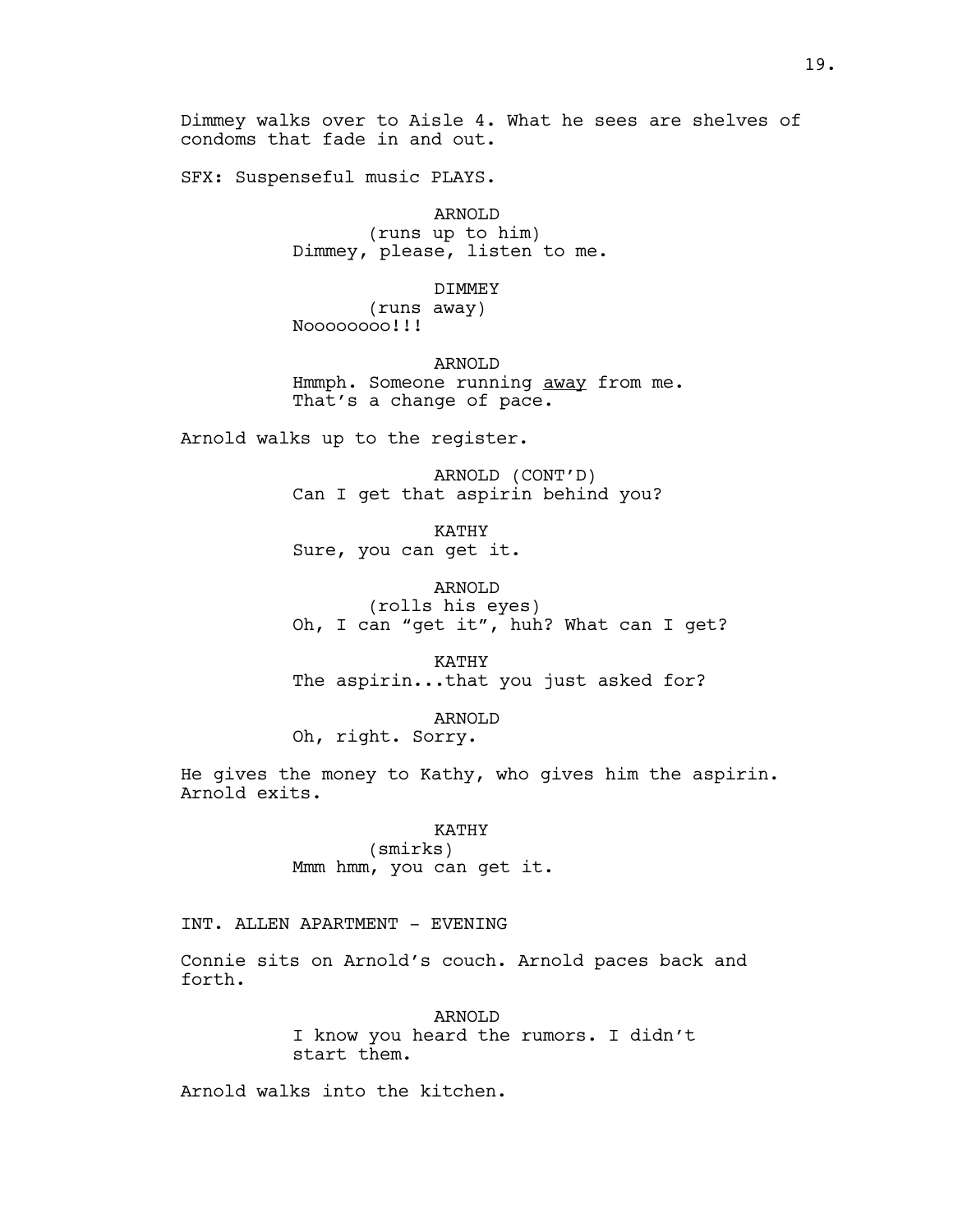CONNIE I know. Look, stop worrying about it. Dimmey's not even after you!

SFX: Doorbell BUZZES.

Connie opens the door to find Marty there.

CONNIE (CONT'D) (looks up at him) But this big guy might be.

MARTY Okay, Allen! Where's Gina?

CONNIE I'll leave you two alone!

ARNOLD (enters the living room) Connie!

She runs out of the apartment.

ARNOLD (CONT'D) Gina ain't here!

MARTY Well, you better not be messing around with her!

ARNOLD I'm not dating her! I don't even know her!

MARTY (sternly) That's right. You don't.

He turns and begins to walk away, then pauses and turns back around.

> MARTY (CONT'D) Rather, "You're not." ...dating her. Wait, can we do that over?

> > ARNOLD

Get out of here!

Arnold pushes Marty out with the front door.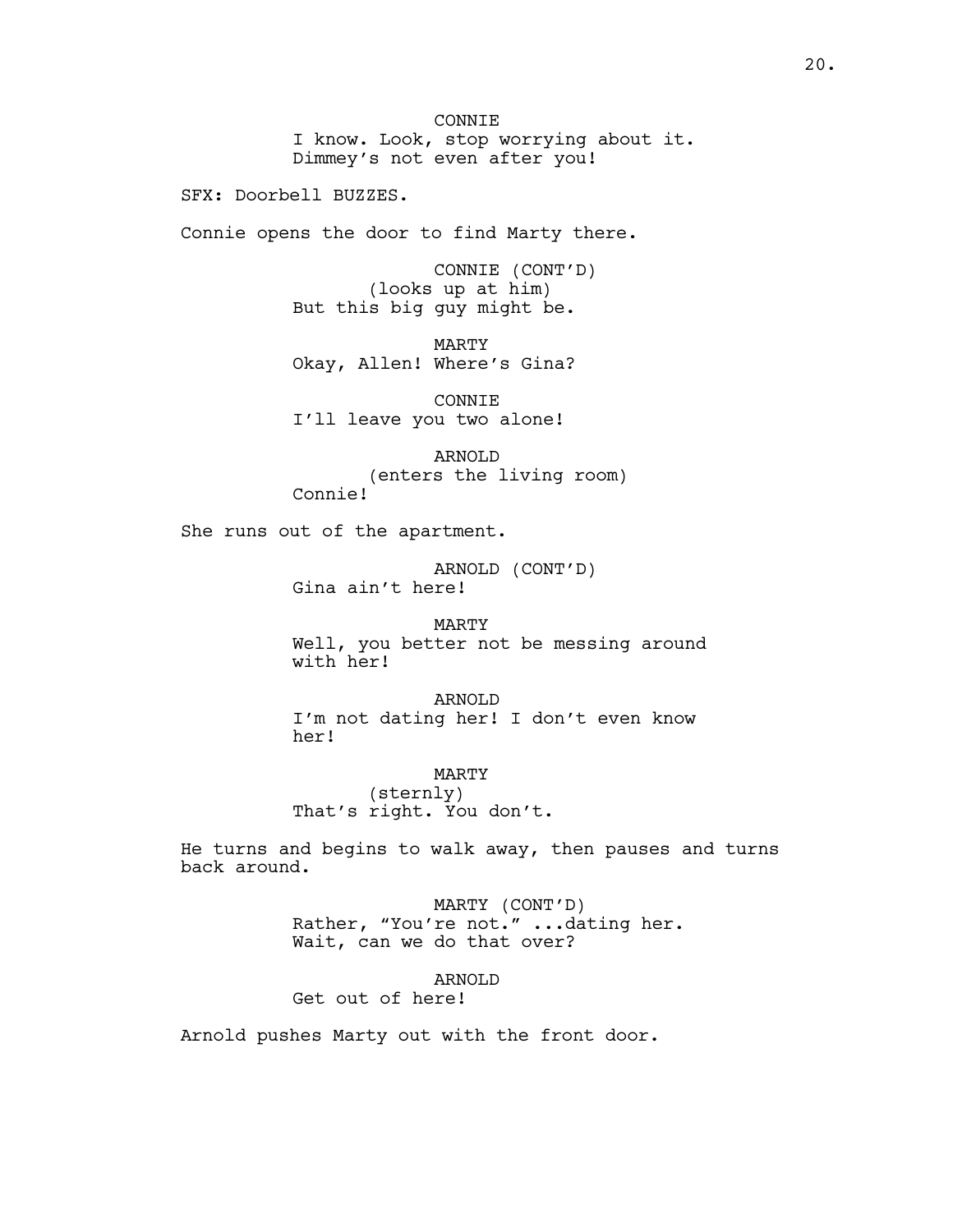EXT. OUTDOORS - SAME

Eleanor looks at Connie exiting Arnold's apartment building from afar.

SFX: Eleanor turns around and GASPS.

She turns back to the apartment building and sees Marty exit.

SFX: Eleanor turns around and GASPS again.

ELEANOR Wow, Arnold must got some freaky stuff going on over there.

SFX: A dog BARKS off-screen.

ELEANOR (CONT'D) (turns to the dog) Hey, I'm warning you!

She follows the dog's barks.

EXT. NELSON HOUSE - ROOF - DAY

Matt climbs up the ladder to the roof with his laptop and a lawn chair.

> MATT Alright, now to finish my story!

He gets on the roof and sees Eric sitting there. Eric jumps up and GASPS.

> MATT (CONT'D) Eric! I was calling for you! What are you doing up here?

ERIC Sorry, I didn't hear you.

MATT

Wait a minute, is this where you go whenever you're supposed to do chores?

ERIC No! I was looking for my cell phone. Maybe I dropped it up here.

MATT

Boy, get downstairs and take out the garbage!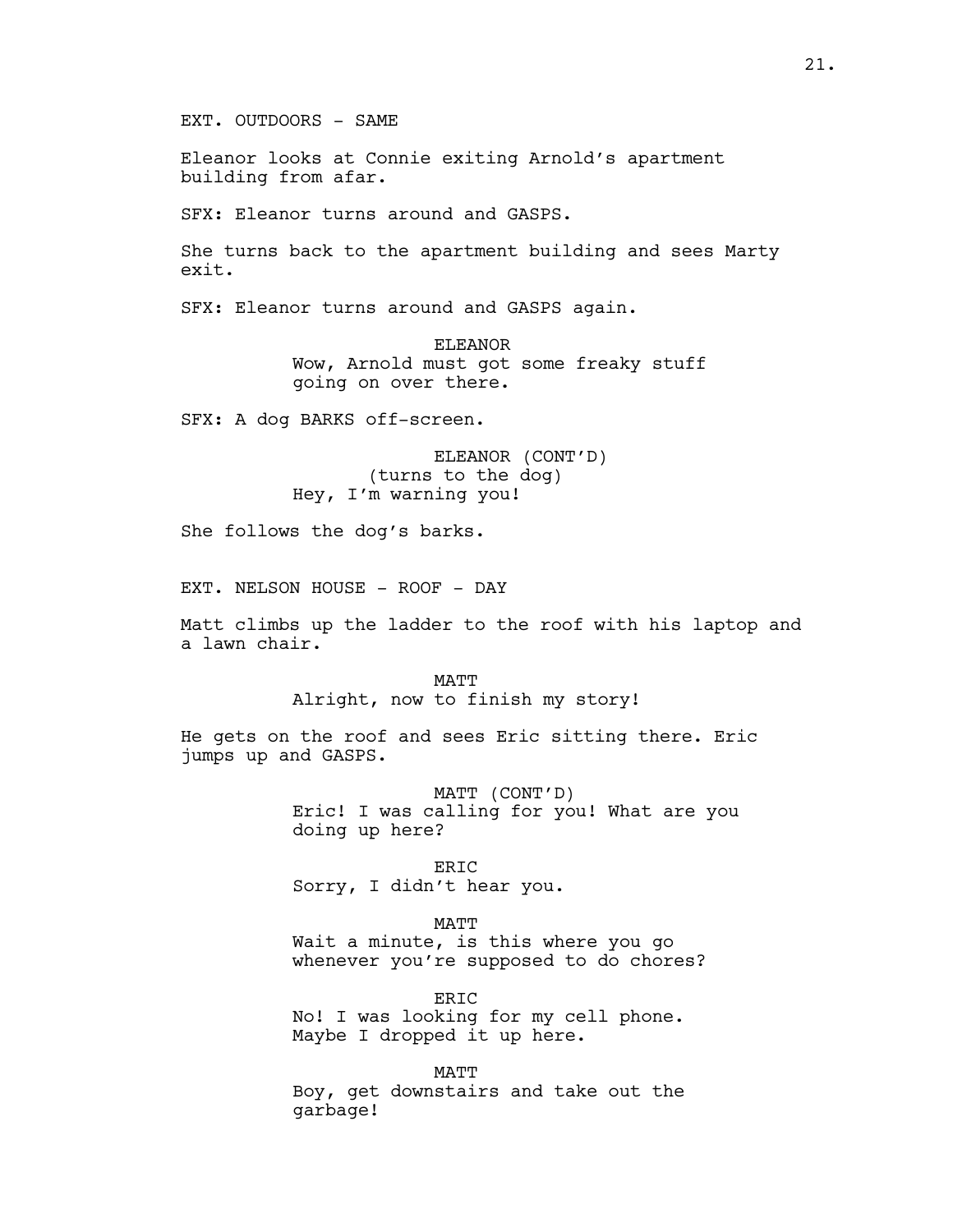# ERIC

Yes, sir!

Eric runs to the ladder, then climbs down.

MATT (opens up his chair) My goodness.

SFX: SMACKING SOUNDS off-screen.

Matt walks behind a chimney. Rhonda sits there eating a donut.

> MATT (CONT'D) Rhonda, what are you doing?

> RHONDA Just having a little snack.

MATT But why are you hiding?

RHONDA (with her mouth full) I'm not hiding.

MATT Aren't you supposed to watching what you eat?

RHONDA I am! I'm watching...

She holds out her donut and looks at it.

RHONDA (CONT'D) ...and eating a donut!

Matt frowns at her.

RHONDA (CONT'D) And now I'm leaving.

Rhonda exits and climbs down the ladder.

MATT Maybe my secret spot isn't so secret after all.

SFX: A man HUMS loudly off-screen.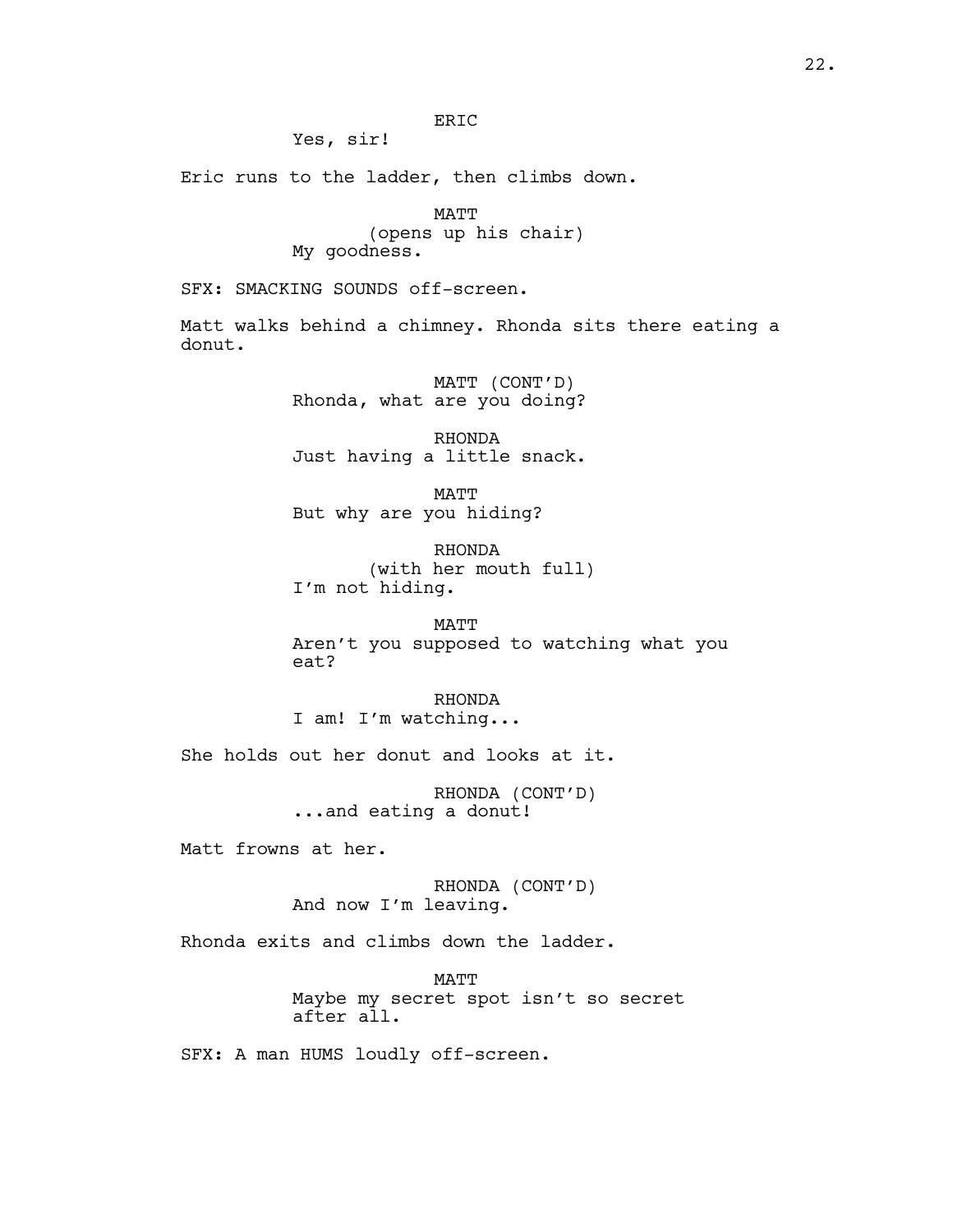Matt follows the sound. IKE SWANSON, 20's, is dressed in a brown robe with his head covered and hums with other men dressed the same way.

IKE

Hummmm!

The other men repeat after him.

MATT I don't even wanna know what this is about! Get the hell off my roof!

TKE.

Fine. Like, come on, brethren dudes.

Ike and his group leave. Matt starts to walk, then almost trips over some Christmas lights on the roof.

> MATT Dang lights. Maybe I should take them down.

He climbs back down the ladder with his things.

EXT. TIMMY'S PLACE - DAY

Arnold and Connie happily walk up to the entrance.

CONNIE Man, we killed it!

ARNOLD To celebrate, let's eat. My treat.

Arnold heads inside.

CONNIE Timmy's Place? But we won the competition!

Connie follows him.

INT. TIMMY'S PLACE - SAME

Marty confronts Gina.

MARTY Fine, Geenie, get gone! I don't need ya!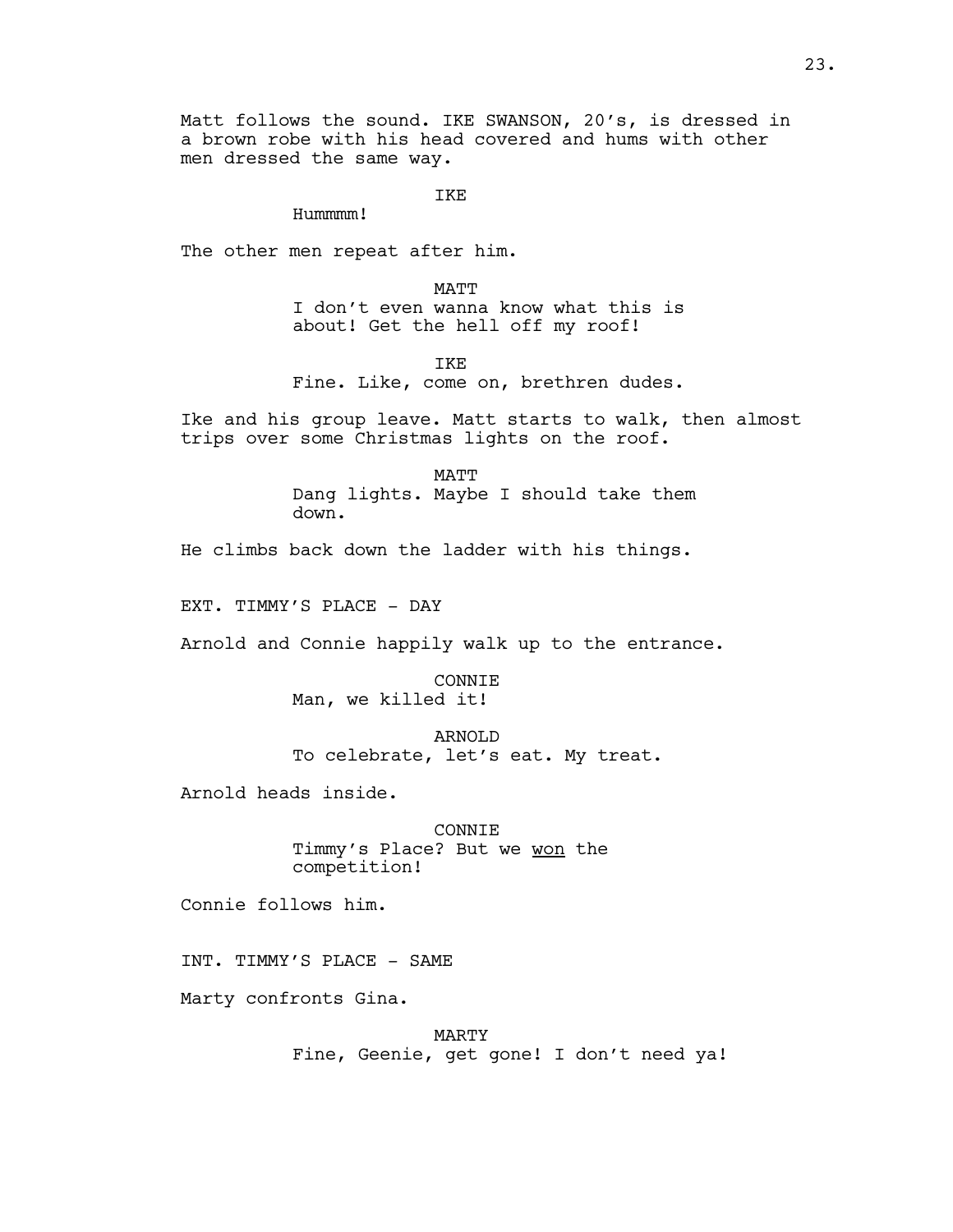24.

GINA (arms closed) Fine, I will!

Marty storms away, then quickly comes back to her on his knees.

> MARTY Oh, please take me back, baby! I'm better than that Arnold Allen! Tell me what I have to do!

Arnold and Connie approach them.

# ARNOLD Alright, that's it. Marty, get up!

Arnold holds Marty's arm. Marty stands up and looks down at him.

> ARNOLD (CONT'D) ...please? (to Gina) Look, lady, you need to tell your boyfriend the truth!

> GINA (sighs) Alright. Marty, I don't like him.

## MARTY

Oh. (to Connie) Then you like him.

CONNIE No! Nobody likes Arnold!

Arnold looks at Connie.

CONNIE (CONT'D) You know what I mean!

Dimmey and his father, TIMMY, 40's, who owns the restaurant, walk out of the kitchen.

> TIMMY (points to a table) Grab those plates, and you can leave.

# DIMMEY

Okay, Dad.

Dimmey walks to the table to find Shana sitting there.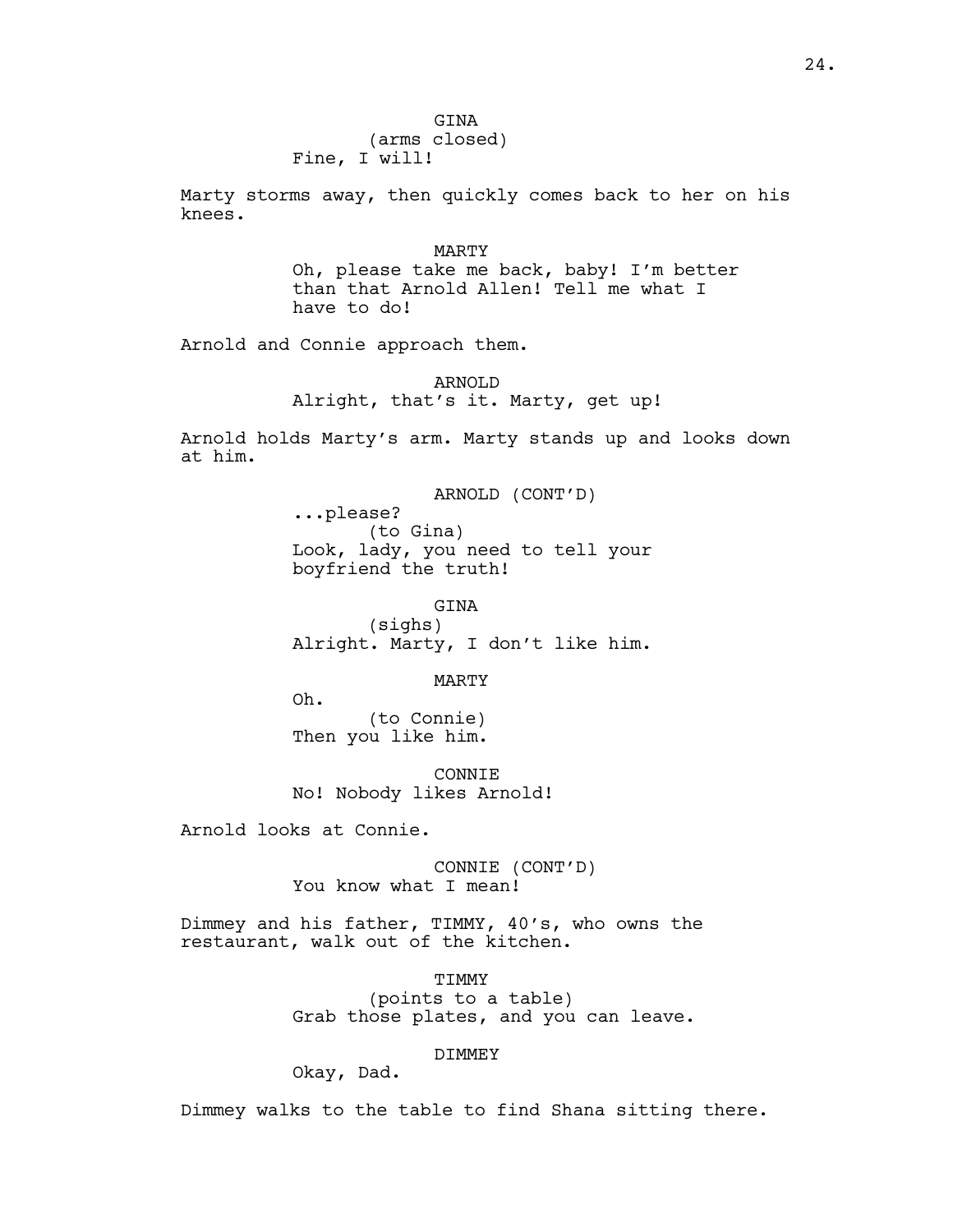## DIMMEY (CONT'D)

Uh oh.

## SHANA It's okay, Dimmey, I'm not mad.

DIMMEY I'm sorry I didn't come over.

#### SHANA

(gets up) Maybe it wasn't meant to be. But I won't forget you standing me up!

DIMMEY

Look, I didn't mean to! I mean, you're cool and all, but I love Connie!

SFX: The entire restaurant stops what they're doing, GASPS, and stares at Dimmey. Connie walks up to him.

## CONNIE

You love me?

## DIMMEY

No, I said, "I luuuuhhhike Connie." "I luuhhike Connie." I like you. I said it real fast. (speaks like a pimp) See, you say I speak too fast, when I say you listen too slow, ya dig? (pause) I saw it on a movie once.

#### CONNIE

(smiles) I luuhhike you, too.

#### DIMMEY

(smiles) You like me?

CONNIE Shut up and come here.

They both hug and kiss.

SHANA (along with other patrons) Awwww!

GINA

(holds on to Marty) Marty, honey, do you love me?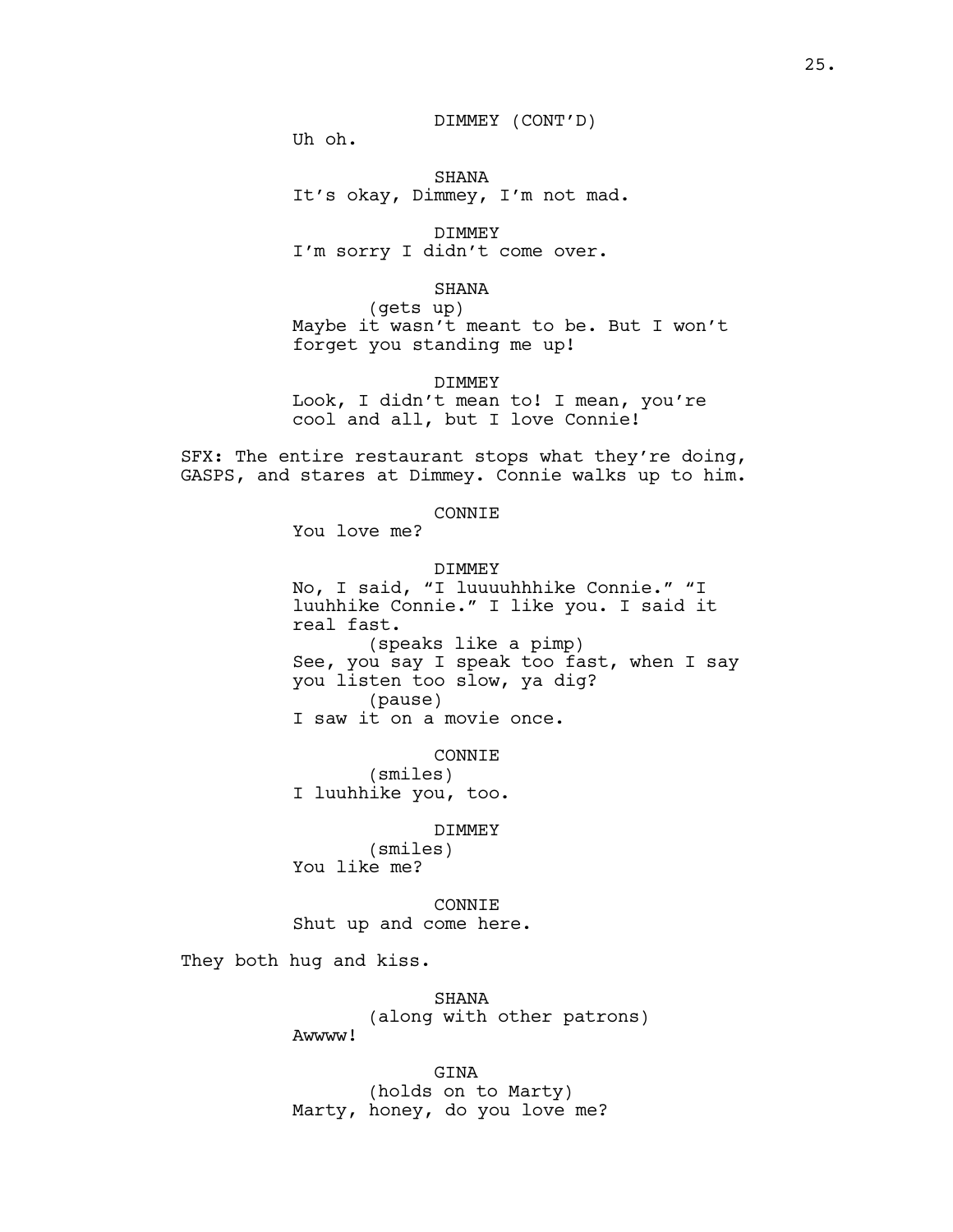Gina playfully hits Marty.

DIMMEY But what about Arnold?

ARNOLD

(to Dimmey) We were practicing for the glee club!

CONNIE

We have a gig tomorrow. I can take you there to prove it.

DIMMEY Ugh. I'll just take your word for it!

CONNIE Whatever. Walk me home.

They begin to exit.

DIMMEY So you really didn't do anything else with Arnold?

CONNIE No, that's silly!

ARNOLD (sotto voce) It's not that silly.

He pulls a comic book from inside of his shirt.

ARNOLD (CONT'D) (starts to walk) Well, Turtleman, it's just you and me again tonight.

A GIRL, 15, dressed similar to Arnold (glasses, prim and proper outfit) approaches him.

> GIRL You're still getting caught up, huh?

> > ARNOLD

What?

GIRL The new issue came out yesterday.